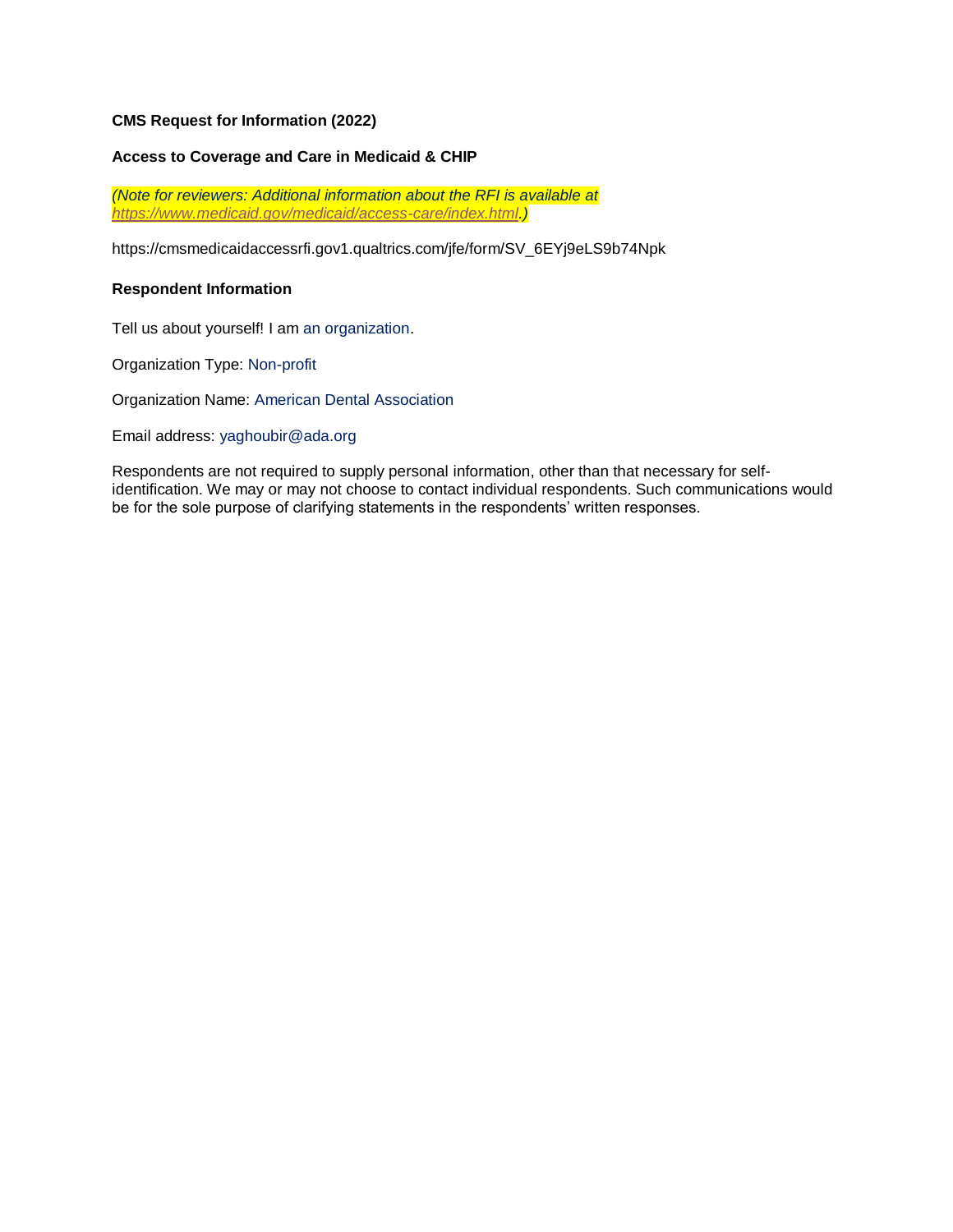# **Objective 1** *(Note for reviewers: The ADA will not be responding to Objective 1.)*

**Medicaid and CHIP reaches people who are eligible and who can benefit from such coverage.** CMS is interested in identifying strategies to ensure that individuals eligible for Medicaid and CHIP are aware of coverage options and how to apply for and retain coverage. Eligible individuals should be able to apply, enroll in, and receive benefits in a timely and streamlined manner that promotes equitable coverage.

1. What are the specific ways that CMS can **support states in achieving timely eligibility determination and timely enrollment** for both modified adjusted gross income (MAGI) and non-MAGI based eligibility determinations? In your response, consider both eligibility determinations and redeterminations for Medicaid and CHIP coverage, and enrollment in a managed care plan when applicable.

2. What **additional capabilities do states need to improve timeliness for determinations and enrollment or eligibility processes**, such as enhanced system capabilities, modified staffing arrangements, tools for monitoring waiting lists, or data-sharing across systems to identify and facilitate enrollment for eligible individuals? Which of these capabilities is most important? How can CMS help states improve these capabilities?

3. In what ways can CMS **support states in addressing barriers to enrollment and retention of eligible individuals among different groups,** which include, but are not limited to: people living in urban or rural regions; people who are experiencing homelessness; people who are from communities of color; people whose primary language is not English; people who identify as lesbian, gay, bisexual, transgender, queer, or those who have other sexual orientations or gender identities (LGBTQ+); people with disabilities; and people with mental health or substance use disorders? Which activities would you prioritize first?

4. What **key indicators of enrollment in coverage** should CMS consider monitoring? For example, how can CMS use indicators to monitor eligibility determination denial rates and the reasons for denial? Which indicators are more or less readily available based on existing data and systems? Which indicators would you prioritize?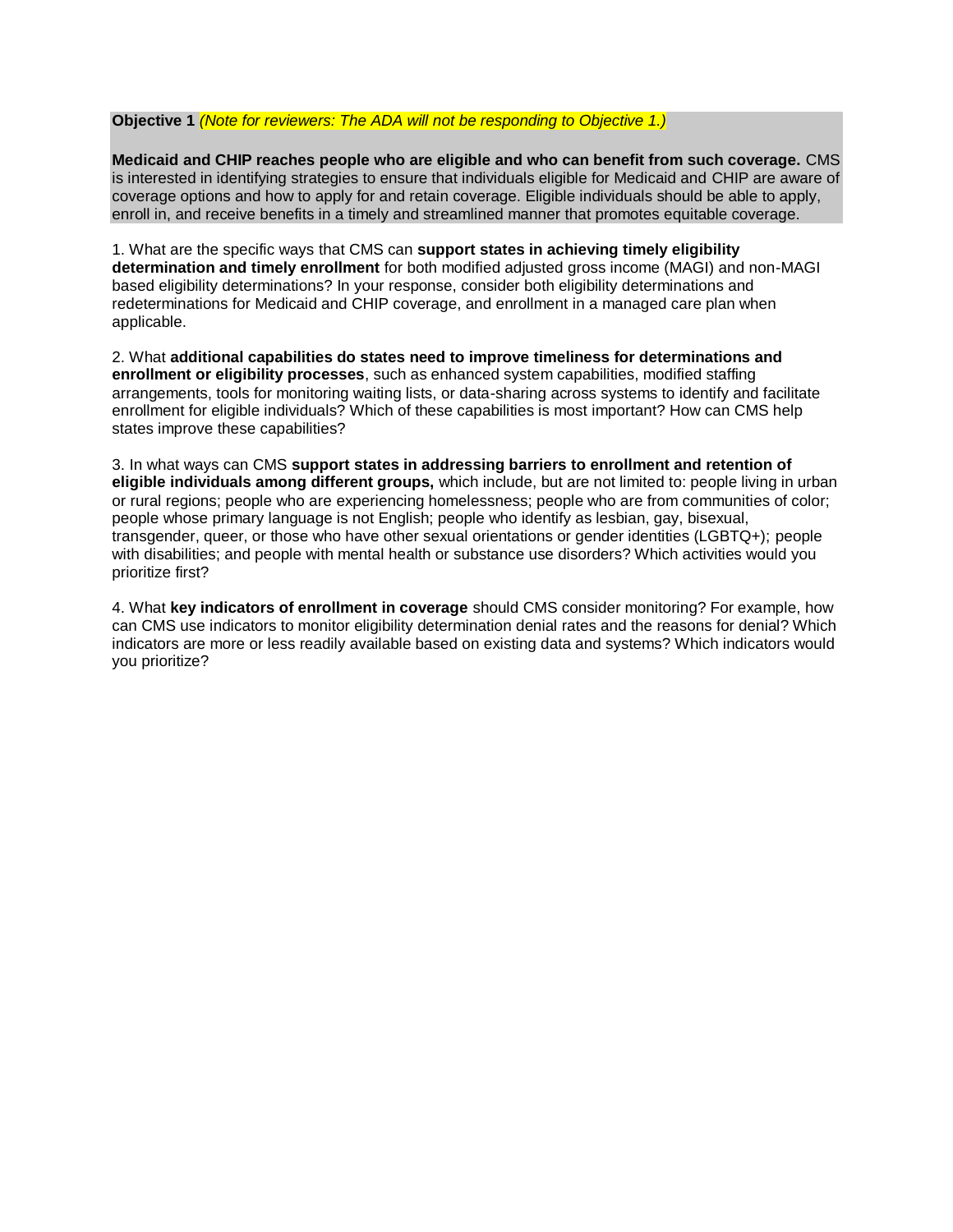# **Objective 2**

**Medicaid and CHIP beneficiaries experience consistent coverage.** CMS is seeking input on strategies to ensure that beneficiaries are not inappropriately disenrolled and to minimize gaps in enrollment due to transitions between programs. These strategies are particularly important during and immediately after the COVID-19 Public Health Emergency (PHE) and can include opportunities that promote beneficiaries' awareness of requirements to renew their coverage as well as states' eligibility assessment processes, which can facilitate coverage continuity and smooth transitions between eligibility categories or programs (e.g., students eligible for school-based Medicaid services are assessed for Supplemental Security Income SSI/Medicaid eligibility at age 18, or youth formerly in foster care are assessed for other Medicaid eligibility after age 26).

1. How should states monitor **eligibility redeterminations**, and what is needed to improve the process? How could CMS partner with states to identify possible improvements, such as leveraging managed care or enrollment broker organizations, state health insurance assistance programs, and marketplace navigators and assisters to ensure that beneficiary information is correct and that beneficiaries are enabled to respond to requests for information as a part of the eligibility redetermination process, when necessary? How could CMS encourage states to adopt existing policy options that improve beneficiary eligibility redeterminations and promote continuity of coverage, such as express lane eligibility and 12 month continuous eligibility for children?

**--**

2. How should CMS consider setting standards for how states communicate with **beneficiaries at-risk of disenrollment** and intervene prior to a gap in coverage? For example, how should CMS consider setting standards for how often a state communicates with beneficiaries and what modes of communication they use? Are there specific resources that CMS can provide states to harness their data to identify eligible beneficiaries at-risk of disenrollment or of coverage gaps?

**--**

3. What actions could CMS take to promote continuity of coverage for **beneficiaries transitioning** between Medicaid, CHIP, and other insurance affordability programs; between different types of Medicaid and CHIP services/benefits packages; or to a dual Medicaid-Medicare eligibility status? For example, how can CMS promote coverage continuity for beneficiaries moving between eligibility groups (e.g., a child receiving Early and Periodic Screening, Diagnosis, and Treatment [EPSDT] qualified supports who transitions to other Medicaid services such as home and community based services [HCBS] at age 21, etc.); between programs (Medicaid, CHIP, Basic Health Program, Medicare, and the Marketplace); or across state boundaries? Which of these actions would you prioritize first?

The Agency for Healthcare Research and Quality stated in a 2021 report, "access to dental care and oral healthcare services remains low and has not substantially improved, particularly for people with low income or who live in rural areas."<sup>1</sup> Dental care has the highest level of financial barrier compared to any other health care service, including mental health care and prescription drugs.<sup>2</sup> Cost barriers are the most common barrier to dental care regardless of age, income, or source of dental benefits, yet the data are clear that low-income adults are the most adversely affected. Among adult Medicaid beneficiaries, the second most common barrier is trouble finding a dentist.<sup>3</sup> Adults living in states with extensive dental benefits in the Medicaid program are more likely to access dental care and utilize services.<sup>4</sup> A recent study demonstrated a decline in racial and ethnic disparities in dental utilization in states with extensive adult dental benefits that expanded Medicaid.<sup>5</sup>

# CHILDREN TRANSITIONING TO ADULTHOOD

Cost barriers to dental care for children have been reduced in recent years, and the racial disparities in cost barriers to dental care for children have narrowed.<sup>6</sup> This is due in part to EPSDT, which has served a critically important purpose of aligning – to some degree – services and supports for children in Medicaid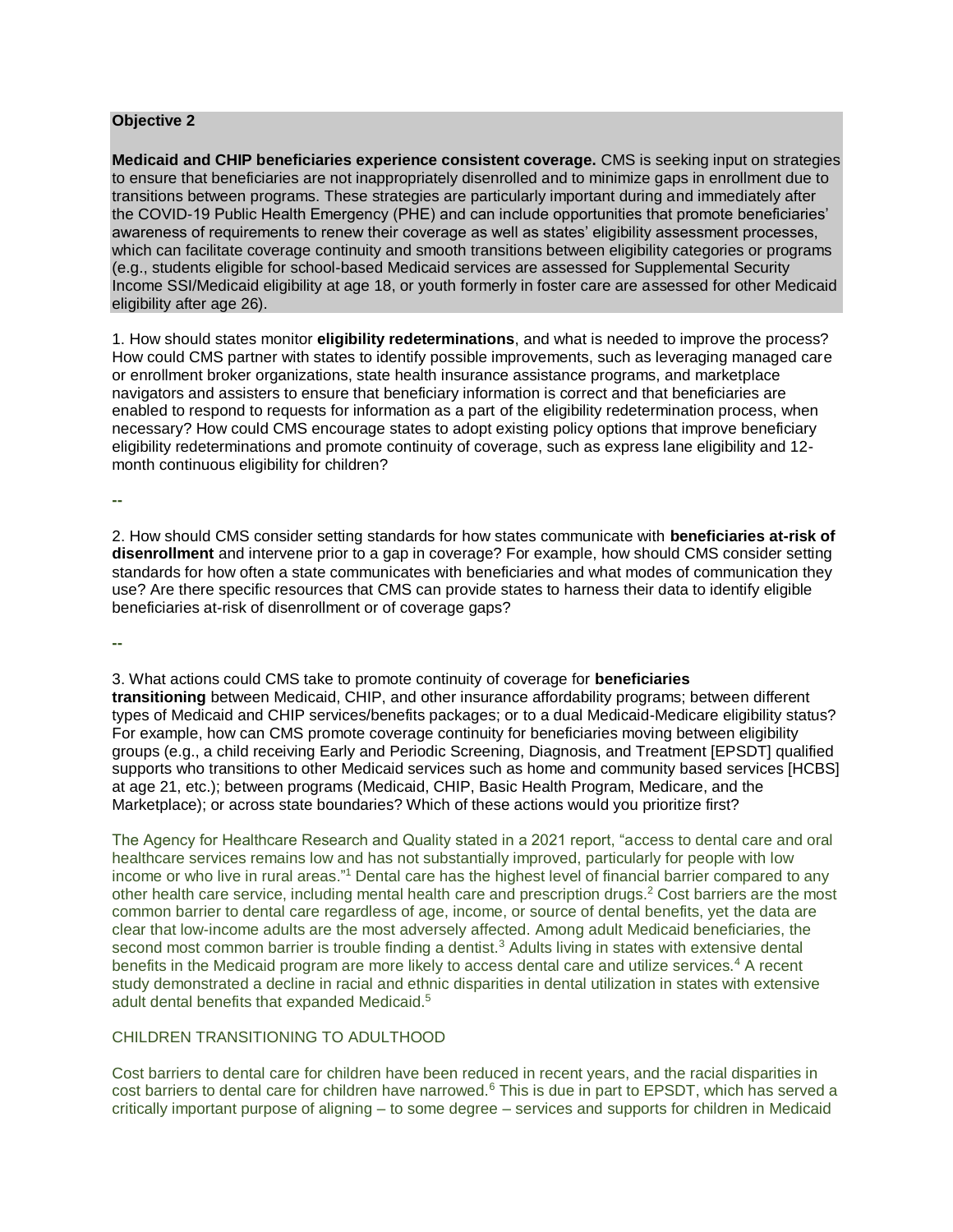and CHIP across state lines. CMS has developed and promoted resources – such as *EPSDT - A Guide for States: Coverage in the Medicaid Benefit for Children and Adolescents<sup>7</sup> –* that have helped state agencies ensure compliance with EPSDT while designing programs that meet the unique set of needs of both beneficiaries and health care providers. EPSDT provided a blueprint for states on designing programs that effectuate comprehensive dental care.

As children transition into adulthood, they experience considerable changes in their Medicaid benefits packages as their eligibility status changes from one categorically needy group to another. In some states, the availability of dental benefits through Medicaid is abruptly curtailed or removed entirely upon reaching the age of 21.8 These beneficiaries no longer have the security of comprehensive dental care coverage provided by the EPSDT benefit and they become subject to the patchwork of policies on adult dental coverage in state Medicaid programs.<sup>9</sup> Even in states that have "extensive" dental benefits for adults in Medicaid, utilization of these services is much lower than in the privately insured population.

To date, federal policy has suggested that the importance of oral health expires upon reaching adulthood. Dental services are an optional benefit for adults under the Medicaid program.<sup>10</sup> There is no EPSDTcomparable "minimum standard" – let alone a guidebook for what constitutes comprehensive care – for dental care for low-income adults.

It is well understood that making dental benefits mandatory in state Medicaid programs will require the passage of federal legislation. The Medicaid Dental Benefits Act of 2021 (S. 3166)<sup>11,12</sup> was introduced in November 2021. If and when this or a similar bill becomes law, we look forward to partnering with CMS and state Medicaid agencies on the implementation of adequately funded, efficiently-run, outcomesoriented comprehensive adult dental care in Medicaid programs across the nation.

# MINIMUM SET OF SERVICES FOR ADULT DENTAL CARE FOLLOWING EPSDT MODEL

Until that time comes, we suggest that CMS educate state Medicaid agencies on the drastic variation of their programs related to the optional service categories, such as dental care. Researchers have developed classification systems (classifying adult dental benefits as "extensive, "limited," "emergencyonly," and "none") to study and track policy changes over time.<sup>13</sup> Oral health policy experts have collaborated to develop tools – like the CareQuest Institute for Oral Health Medicaid Scoring Rubric – that can be used by state policymakers in designing benefits packages that meet the needs of beneficiaries, and define what constitutes a minimum set of dental services for adults in Medicaid. We believe that a dental benefit for adults in Medicaid is essential and the design of adult dental benefits in Medicaid should follow an EPSDT-like model.

# COMMUNICATING COVERAGE CHANGES TO BENEFICIARIES

Additionally, given the drastic variation in dental coverage across state lines and the nearly ubiquitous experience that there is at least some alteration in covered services upon reaching adulthood, we recommend that CMS require state agencies to notify beneficiaries of: 1) the upcoming change in their eligibility group at least 120 days in advance; 2) the services (categories and specific) for which they will no longer have coverage and the new service categories for which they will be newly covered; and 3) where and how to access information on finding health care providers in the networks for which they are eligible.

#### ORAL HEALTH ACCESS FOR FORMER FOSTER YOUTH

There are other critical periods of transition when individuals are particularly susceptible to being unaware of the loss of coverage for some health care services, including dental care. The ADA recently supported a Congressional bill that would expand dental care for former foster youth to age 26 via Medicaid.<sup>14</sup> Such a benefit would give former foster youth the same access to dental benefits as young adults who, under the Affordable Care Act, are able to stay on their parents' insurance until the age of 26. Support in the form of health care coverage would offer security to these young adults as they gain independence, pursue education, and establish their careers.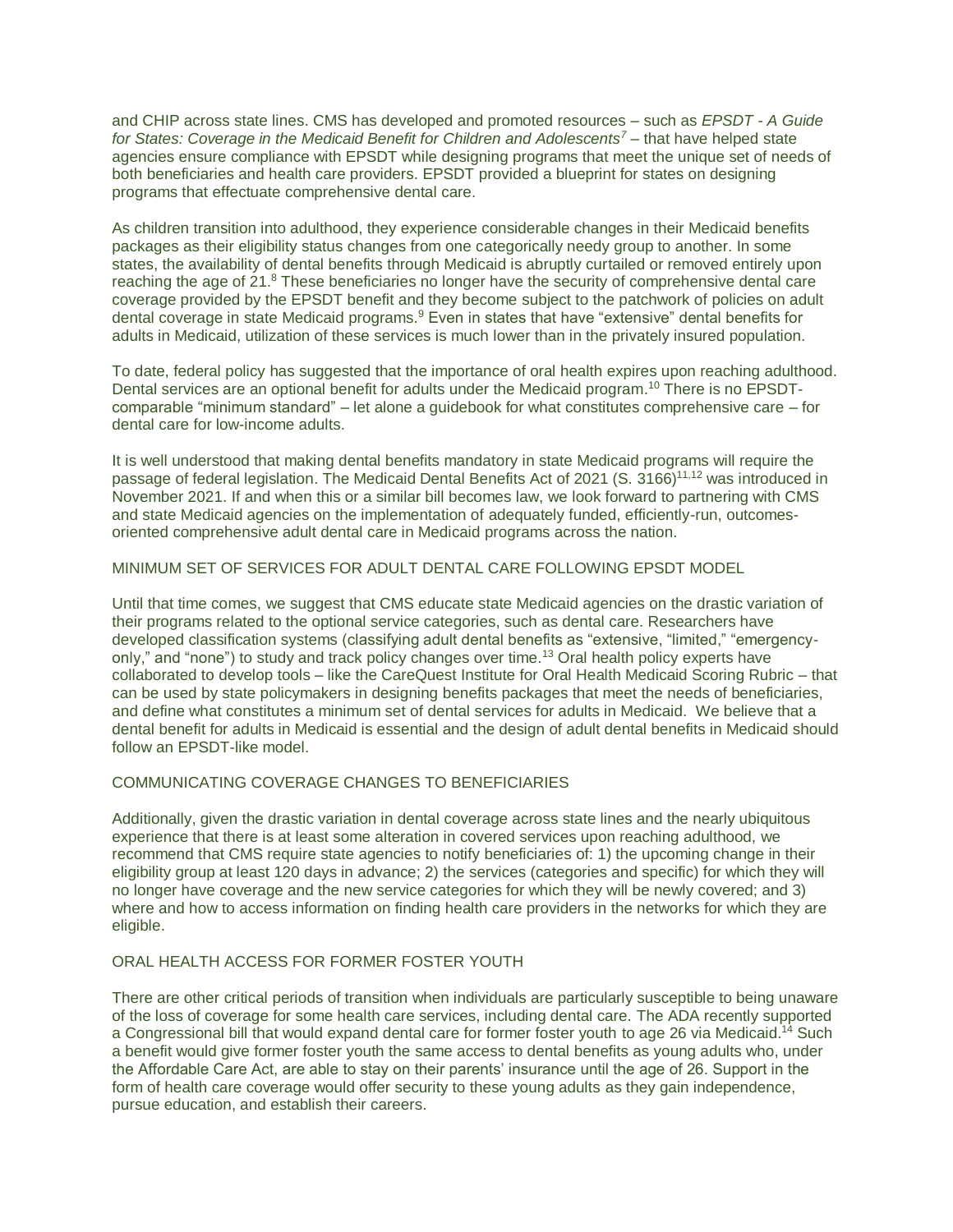# ORAL HEALTH ACCESS FOR POSTPARTUM PEOPLE

The ADA strongly supports the Oral Health for Moms Act (S.560),<sup>15</sup> which would require dental services for pregnant and postpartum women enrolled in Medicaid and CHIP.<sup>16</sup> Pregnant and postpartum women should be notified in advance of their transition into the largest group of categorically needy adults – which may or may not have adult dental benefits, depending on the state – or out of the program entirely. As noted in our support of this act, "Untreated decay in new moms can translate to their newborn infants acquiring bacteria that puts them at higher risk for severe forms of tooth decay," Furthermore, periodontal disease in pregnancy has been linked to premature labor and low birth weight. This investment in mothers supports the health and development of the youngest Americans.

# OPERATING ROOM ACCESS FOR DENTAL CARE FOR PEOPLE WITH INTELLECTUAL AND DEVELOPMENTAL DISABILITIES AND YOUNG CHILDREN WITH EARLY CHILDHOOD CARIES

Individuals with intellectual and developmental disabilities (IDD) – the vast majority of which rely on Medicaid waiver programs for medical and dental care – and their caregivers should be regularly educated on services for which they are eligible via Medicaid and in partnership with the state intellectual and developmental disability (IDD) agency.<sup>17</sup> There is a subset of individuals within the IDD population who rely exclusively on dental care to be delivered under sedation or general anesthesia in operating room settings given the complexity of their medical condition, extensive dental needs, and/or behavioral challenges.

Additionally, young children who have extensive dental needs (such as early childhood caries) also need access to dental care in operating room settings. Pediatric dentists work closely with parents and families on case selection; opting to treat under general anesthesia only when necessary due to the patient's age, ability or inability to cooperate for treatment, and the extensiveness of the therapeutic and restorative need.

In partnership with the American Academy of Pediatric Dentistry (AAPD) and American Association of Oral and Maxillofacial Surgeons (AAOMS), the ADA issued a statement noting that<sup>18</sup> there has been a major decrease in operating room access for dental procedures, with wait times often being six months or more. This is largely due to the lack of a sustainable billing mechanism for dental surgical services in Medicaid and Medicare, as the facility fees do not account for the anesthesia, equipment, additional staffing, medication, recovery services, medical emergency expertise, and infection control that is required in operating rooms.

As such, we urge CMS to establish a new viable facility billing code (HCPCS Level II) for dental rehabilitation surgery. This change in Medicare policy would positively impact the Medicaid programs serving children and adults with disabilities.

For each of these populations, we echo the prior recommendation that CMS require state agencies to notify beneficiaries of: 1) the upcoming change in their eligibility group at least 120 days in advance; 2) the services (categories and specific) for which they will no longer have coverage and the new service categories for which they will be newly covered; and 3) where and how to access information on finding health care providers in the networks for which they are eligible.

#### IN SUMMARY, WE RECOMMEND THE FOLLOWING TO CMS:

- 1) In anticipation of a potential mandated adult dental benefit in Medicaid, be prepared to define what constitutes a minimum set of dental services for adults in the Medicaid program, using EPSDT as a model.
- 2) Establish a new viable facility billing code (HCPCS Level II) for dental rehabilitation surgery in Medicare, as this would increase access to dental care in operating room settings for Medicaid populations with significant needs, such as children with early childhood caries and adults with disabilities with extensive dental needs.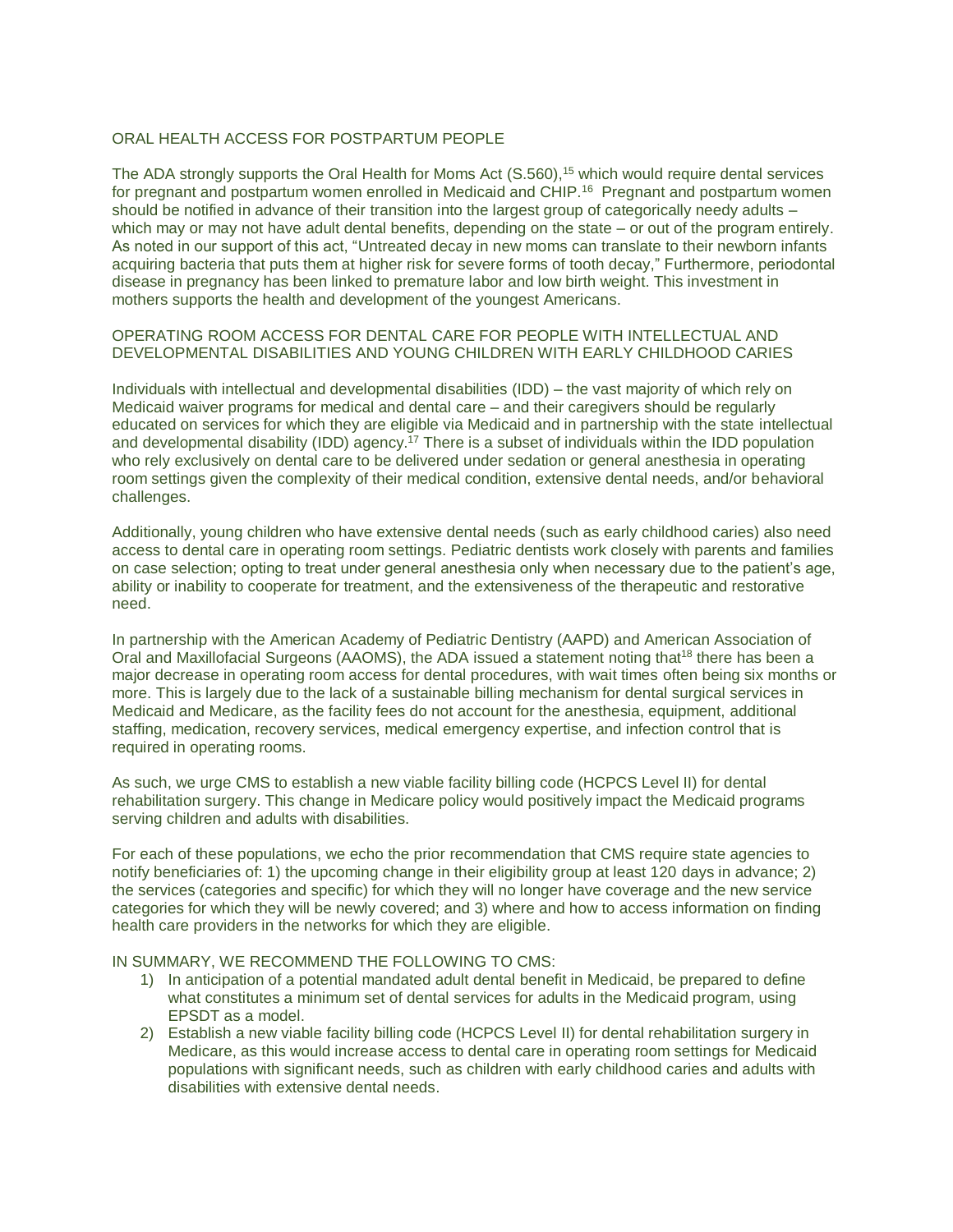- 3) Require state agencies to notify beneficiaries of: 1) upcoming changes in their eligibility group at least 120 days in advance; 2) the services (categories and specific) for which they will no longer have coverage and the new service categories for which they will be newly covered; and 3) where and how to access information on finding health care providers in the networks for which they are eligible.
- 4) Support efforts to educate pregnant women and new moms on the importance of oral health by encouraging and incentivizing state-level Medicaid and WIC agency collaborations. Assist states that offer a dental benefit to pregnant women to measure utilization of dental services among pregnant women.

4. What are the specific ways that CMS can support states that need to enhance their **eligibility and enrollment system capabilities**? For example, are there existing data sources that CMS could help states integrate into their eligibility system that would improve ex-parte redeterminations? What barriers to **eligibility and enrollment system performance** can CMS help states address at the system and eligibility worker levels? How can CMS support states in tracking denial reasons or codes for different eligibility groups?

**--**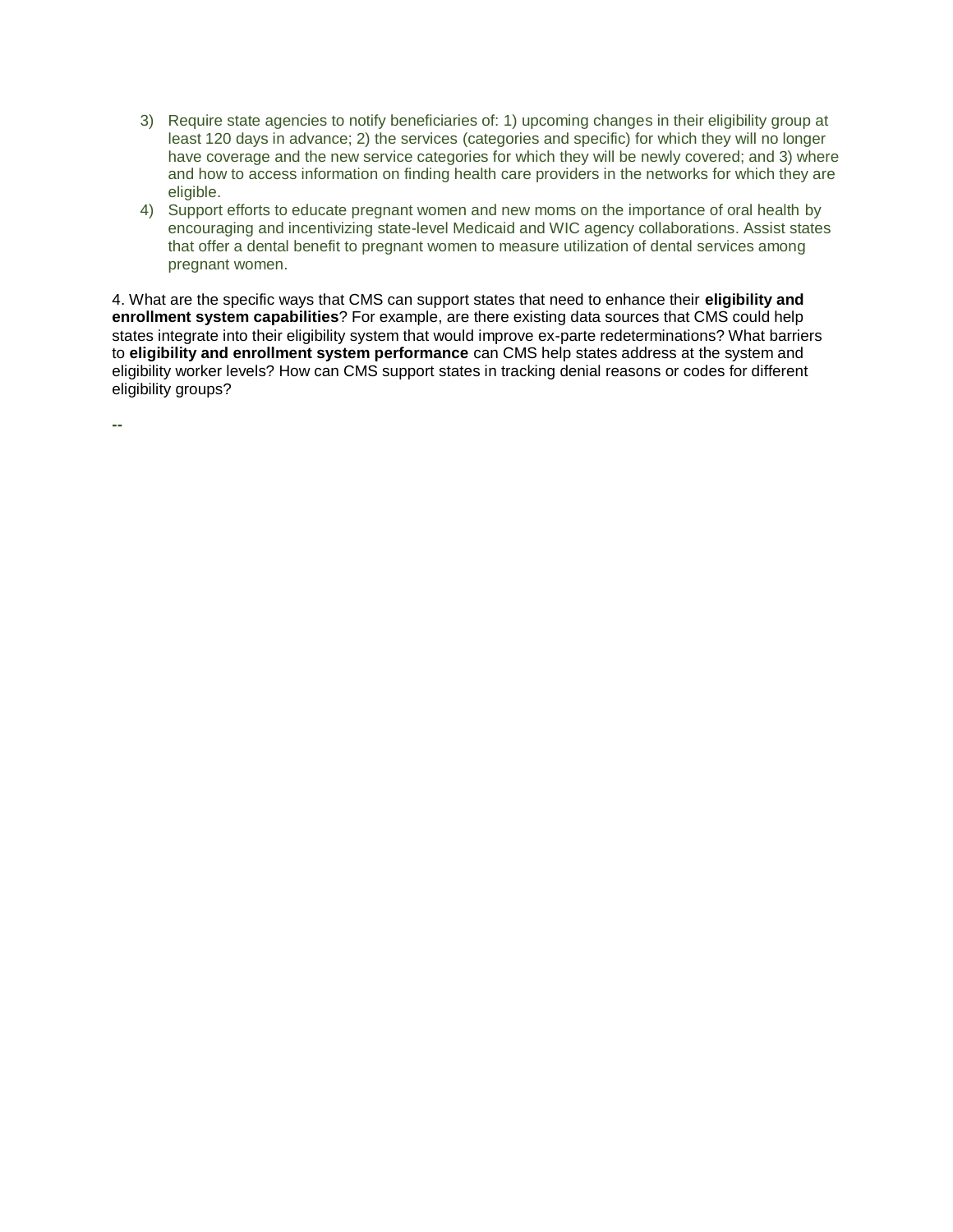#### **Objective 3**

**Whether care is delivered through fee-for-service or managed care, Medicaid and CHIP beneficiaries have access to timely, high-quality, and appropriate care in all payment systems, and this care will be aligned with the beneficiary's needs as a whole person.** CMS is seeking feedback on how to establish minimum standards or federal "floors" for equitable and timely access to providers and services, such as targets for the number of days it takes to access services. These standards or "floors" would help address differences in how access is defined, regulated, and monitored across delivery systems, value-based payment arrangements, provider type (e.g., behavioral health, pediatric subspecialties, dental, etc.), geography (e.g., by specific state regions and rural versus urban), language needs, and cultural practices.

1. What would be the most important areas to focus on if CMS **develops minimum standards** for Medicaid and CHIP programs related to access to services? For example, should the areas of focus be at the national level, the state level, or both? How should the standards vary by delivery system, valuebased payment arrangements, geography (e.g., sub-state regions and urban/rural/frontier areas), program eligibility (e.g., dual eligibility in Medicaid and Medicare), and provider types or specialties?

Comprehensive measurement of access to health care services requires both prospective measures (such as network adequacy and geographic mapping of beneficiaries and providers) and retrospective measures (such as utilization).

Here we describe two measures that are the most basic and most important for measuring access to care: 1) geographic and time/distance access (a measure of potential access), and 2) utilization of services (a measure of realized access). (Please see Objective 4, Question 2, where we note other recommended measures of access.)

Benchmarks should be established using the privately insured population in the state. Minimum standards should be established for each measure that are state-specific and responsive to the population distribution, accounting for variations based on geography, such as rural areas. Rate setting should be risk-adjusted based on the demographics of the covered population of each contracted organization.

Managed care organizations should use commercial utilization rates as the assumption in calculations for rate setting. It should be established in MCO contracts that they are responsible for attaining these benchmarks. When they fail to meet those access benchmarks, the MCO should be subject to a negative incentive. Additionally, a dental loss ratio (DLR) modeled after the ACA's MLR should be instituted for all MCOs. Several states – including Arizona and Massachusetts – have considered legislation on DLR reporting.<sup>19</sup> We see this as a reasonable first step, in the form of information gathering, to assess whether the MLR threshold adopted via the ACA is appropriate for dental care.

GEOGRAPHIC/TIME ACCESS: The ADA has been in regular communication with HRSA regarding the need to refine the definition and designation processes for health professional shortage areas (HPSAs).<sup>20</sup> In its current design, it has many shortcomings, and our concerns previously expressed to HRSA have a direct impact on access to dental care services for low-income populations. Most prominent among those concerns: the provider-to-population ratio currently used by HRSA is not sufficient for measuring potential access or establishing minimum standards. The score designations have been a source of confusion for health centers and dentists alike.

The ADA Health Policy Institute (HPI) developed an alternative approach for measuring geographic access to care that is empirically-driven and beneficiary-centric.<sup>21</sup> For each state, HPI mapped the share of the population who were Medicaid beneficiaries, the dental locations that were participating in Medicaid, and the travel time to a Medicaid-participating dental office. We suggest a similar geo-mapping methodology be employed to evaluate access to care for the Medicaid population. We would be pleased to support HRSA and CMS in this effort.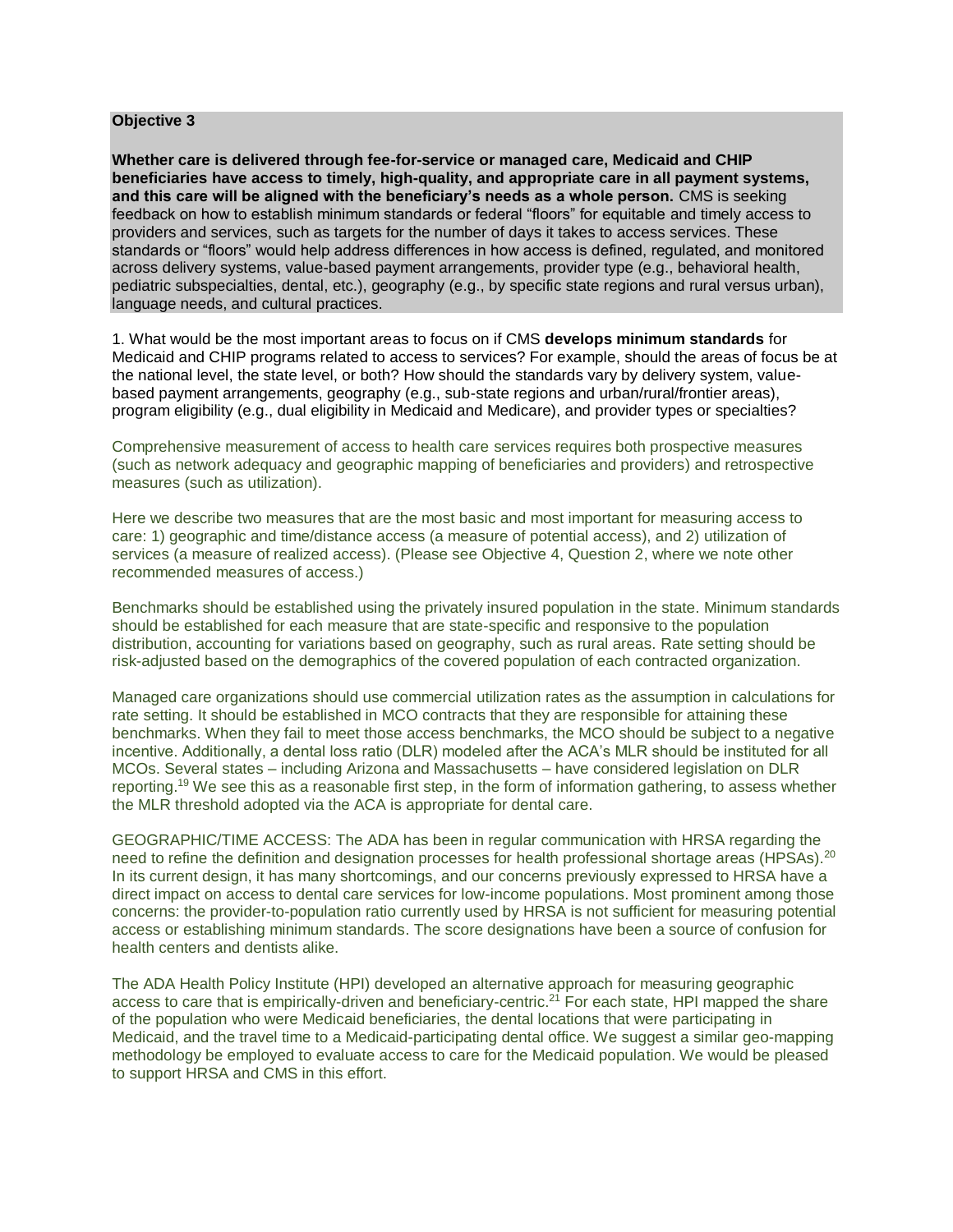Given that improved access to health care services is an important goal in the pursuit of improved oral health, which will require that current non-utilizers are connected to care, it is also imperative to assess the availability and willingness of Medicaid-participating dentists to accept *new* Medicaid patients.

A refined HPSA program could create clarity for health centers (that often feel limited based upon their designated HPSA score) and providers (who may worry about changes in scores that would force their relocation as part of loan repayment programs). A more straightforward scoring system may assist with geographic distribution of dentists.

UTILIZATION: The percentage of Medicaid beneficiaries (enrolled for at least 180 days) who received at least one dental service within the year should be measured annually. This measure developed by the Dental Quality Alliance for the pediatric population has been endorsed by the National Quality Forum.<sup>22</sup> It could be similarly applied to the adult population.

Past research showed that dental utilization – the percentage who visited a dentist with a year – among the privately insured adult population was roughly 50%, yet it was only 20% among adult Medicaid beneficiaries.<sup>23</sup> More recently, researchers from the ADA Health Policy Institute used T-MSIS data to compare utilization rates among adults by extensiveness of adult dental benefits in states and found that there was a higher share of Medicaid beneficiaries who were accessing dental care in states with more robust benefits packages. The average utilization among adults in states with extensive Medicaid benefits was about 28% compared to 9% in states with emergency-only dental benefits.<sup>24</sup> The average utilization among children is about 52% from a DQA analysis of 29 states.<sup>25</sup>

The subpopulation of Medicaid beneficiaries who are *not* utilizing dental services – i.e., not accessing dental care – needs to be studied on a regular basis. This population should be characterized based on demographic and social information (i.e., age, gender, race and ethnicity, income level, family size or structure, employment status, education level, availability to secure time away from work and/or childcare, etc.). Other area factors impacting access to care should also be studied (e.g., distance from Medicaid providers accepting new patients, transportation options in the area, extensiveness of the state's adult dental benefit and scope of services, etc.).

#### IN SUMMARY, WE RECOMMEND THE FOLLOWING:

- 1) Revise measures of geographic access to care. Work with HRSA to deploy a revised health professional shortage area (HPSA) algorithm similar to that used by the ADA Health Policy Institute that uses geomapping to locate beneficiaries, providers (with a particular focus on those accepting new patients), and travel options and times to care.
- 2) Adopt a utilization measure as established by the Dental Quality Alliance and endorsed by the National Quality Forum: the percentage of Medicaid beneficiaries enrolled for at least 180 days who received at least one dental service within the year. Use this for both children and adults.
- 3) Benchmark access measures against the privately insured population. Encourage states to adopt a rate setting process within managed care that is sensitive to the desired utilization level for various sub-populations with negative incentive if benchmarks are not met. Encourage states to adopt a loss ratio requirement within the dental contracts.
- 4) Incentivize states to study and target outreach and programmatic efforts toward populations that are *not* accessing dental care and are not utilizing dental services. These populations should be characterized based on demographic and social information, and relevant area information (e.g. transportation options, adult dental benefit level, etc.) should be included in these studies.

2. How could CMS **monitor states' performance against those minimum standards**? For example, what should be considered in standardized reporting to CMS? How should CMS consider issuing compliance actions to states that do not meet the thresholds, using those standards as benchmarks for quality improvement activities, or recommending those standards to be used in grievance processes for beneficiaries who have difficulty accessing services? In what other ways should CMS consider using those standards? Which of these ways would you prioritize as most important?

#### BENCHMARKING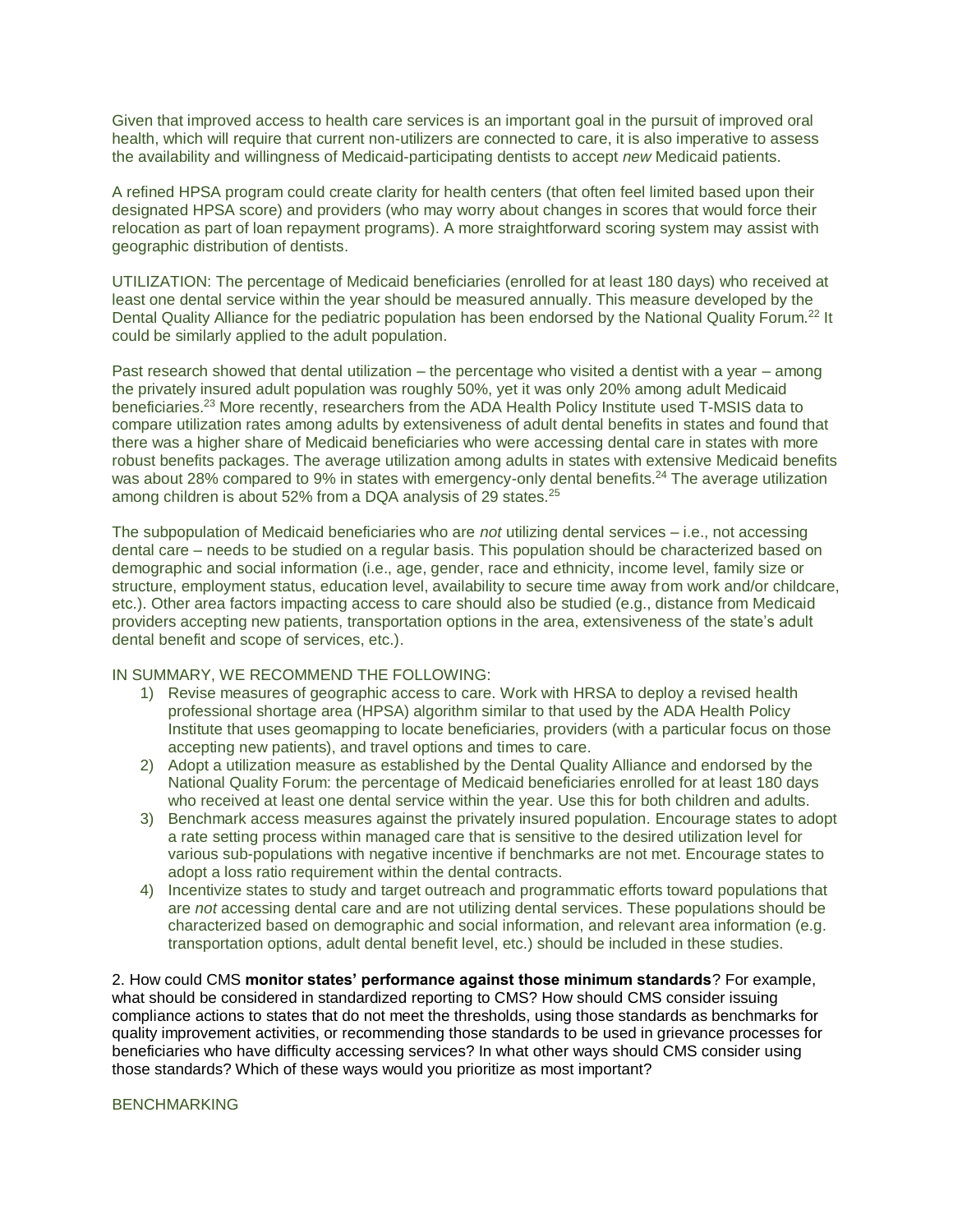In the initial development of benchmarks, the ADA recommends that CMS reference historical trends in the privately insured population in the state. Measures should be produced at the state level, and within each state by age group, gender, race and ethnicity, geography, insurer, and plan. Additionally, benchmarks need to be evaluated for each re-measurement period (i.e. annually or quarterly; assessed at a uniform interval for consistency; determined by needs and capacity of the state) to avoid undermining strides in quality improvements.

### ACTIVE MONITORING, COMMUNICATION, AND SUPPORT OF STATE MEDICAID AGENCIES

In 2017, CMS issued a notice to the Minnesota Department of Human Services citing serious concerns related to insufficient access to dental services for children and poor provider participation among dentists.<sup>26</sup> CMS alerted the state agency to potential noncompliance with the Social Security Act and EPSDT and stated that the agency was at risk of losing federal support for their program.

While this was an unfortunate situation, we applaud CMS's oversight and encourage CMS to continue to monitor state programs in this way, actively identifying which states need support and working alongside the state agencies as they make improvements. As CMS suggested, Minnesota raised fees and the provider community has been working closely with the Medicaid agency to improve provider participation and therefore access to care.

#### IN SUMMARY, WE RECOMMEND THE FOLLOWING:

- 1) Work with states to establish benchmarks, initially using historical trends in the privately insured population in the state. Produce measures at the state level, and within each state by age group, gender, race and ethnicity, geography, insurer, and plan. Re-measure on a quarterly or annual basis, based on the needs and capacity of the state.
- 2) Continue to monitor state performance in terms of beneficiary access to care, proactively communicate with states regarding shortcomings and concerns, and support states in their remediation.

3. How could CMS consider the **concepts of whole person care[\[5\]](https://cmsmedicaidaccessrfi.gov1.qualtrics.com/jfe/form/SV_6EYj9eLS9b74Npk#_ftn1) or care coordination** across physical health, behavioral health, long-term services and supports (LTSS), and health-related social needs when establishing minimum standards for access to services? For example, how can CMS and its partners enhance parity compliance within Medicaid for the provision of behavioral health services, consistent with the Mental Health Parity and Addiction Equity Act? How can CMS support states in providing access to care for pregnant and postpartum women with behavioral health conditions and/or substance use disorders? What are other ways that CMS can promote whole person care and care coordination?

 $[5]$  Under a "whole-person" philosophy, individuals with chronic physical and/or behavioral health conditions are provided linkages to long-term community care services and supports, social services, and family services, as needed. State Medicaid Director Letter #10-024. Available at: <https://www.medicaid.gov/federal-policy-guidance/downloads/smd10024.pdf>

### INTERPROFESSIONAL COLLABORATION FOR WHOLE PERSON CARE

In 2018, there were 112 million people in the U.S. who had a medical visit but not a dental visit, and 28 million who had a dental visit but not a medical visit.<sup>27</sup> There is significant room for improvement in medical-dental integration and interprofessional partnerships that promote whole person care. Medicaid agencies should be promoting, supporting, and rewarding providers for referrals made to other service areas for which the beneficiary needs care.

#### CARE COORDINATION FOR WHOLE PERSON CARE

Additionally, many managed care organizations now employ care coordinators to help address access barriers and health-related social needs among certain beneficiary populations, such as those with intellectual and developmental disabilities. To our knowledge, there is limited evaluation data on the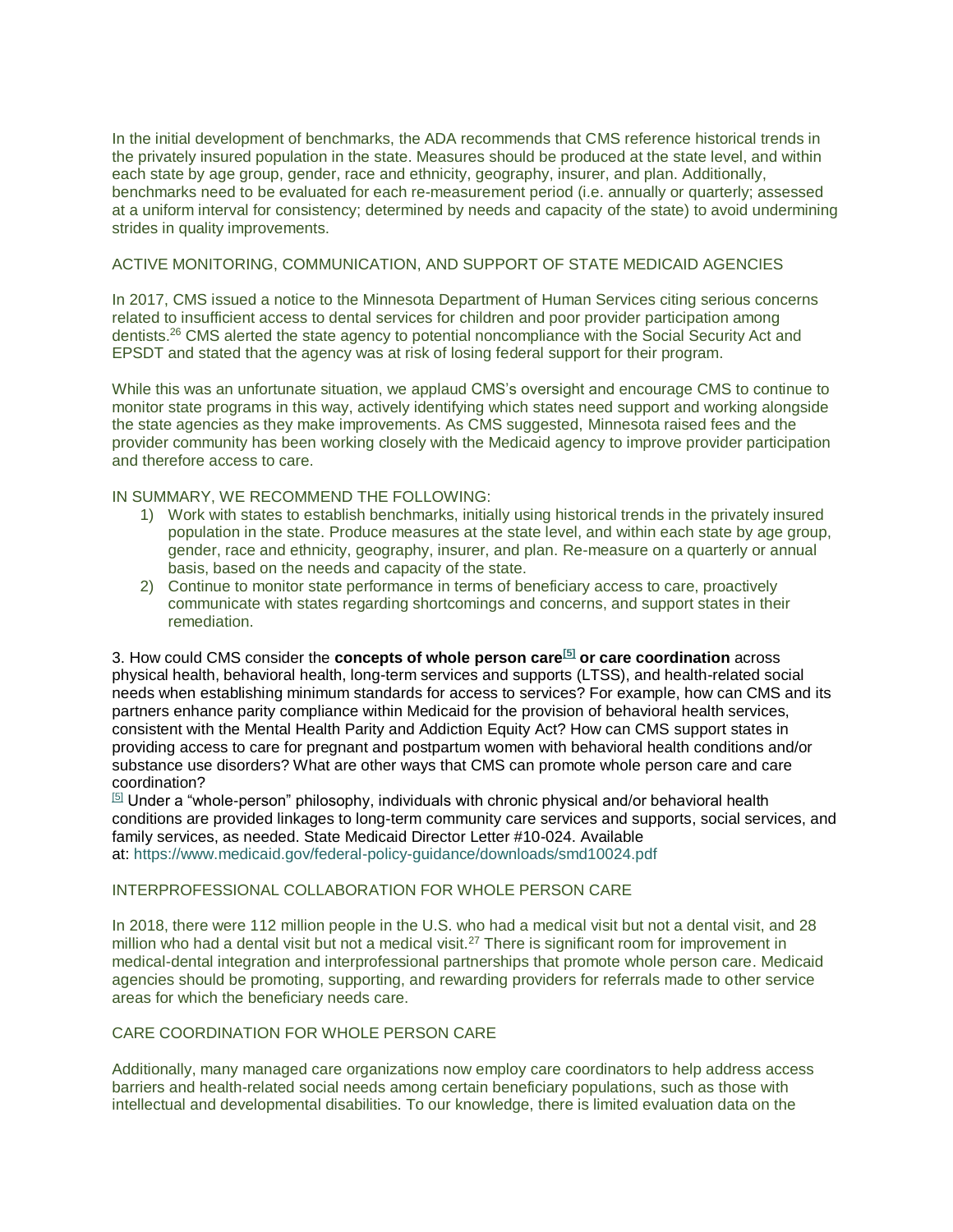effectiveness of these programs. It could be a worthwhile endeavor for state agencies to pilot a similar sort of program where the state agency or its contractors hire and train care coordinators – or dental navigators, community dental health coordinators<sup>28</sup> – to connect beneficiaries to dental care.

Establishing a dental home for Medicaid beneficiaries may reduce the use of costly hospital emergency departments. Since 2014, Medicaid has been the most common payer of emergency department visits for dental conditions, and the average cost of each visit exceeds \$1200.<sup>29</sup> Each year, there are more than 2 million dental-related emergency department visits.<sup>30</sup> Rates of ED use for dental needs vary by age and state.<sup>31</sup>

# RECOGNIZING AND PAYING FOR CASE MANAGEMENT SERVICES

Reimbursement for dental case managers who have training and experience in addressing social determinants of health should be considered. This is administratively possible today in the dental coding system by using case management CDT codes (CDT D9991-4, D9997). However, very few Medicaid agencies recognize nor pay for these services. These dental "navigators" can connect beneficiaries to care with culturally competent strategies which reduce anxiety and improve compliance.

### IN SUMMARY, WE RECOMMEND THE FOLLOWING:

- 1) Provide guidance to states on incentivizing interprofessional referrals to promote whole person care.
- 2) Provide guidance to states on opportunities to use care coordinators, dental navigators, or community dental health coordinators to connect beneficiaries to dental care. These programs could be deployed in traditional FFS programs or as a component of contracts with MCOs. The use of and payment for CDT case management codes should be embedded in this guidance.

4. In addition to existing legal obligations, how should CMS address **cultural competency and language preferences** in establishing minimum access standards? What activities have states and other stakeholders found the most meaningful in identifying cultural and language gaps among providers that might impact access to care?

# CULTURAL COMPETENCY PROGRAM FOR ORAL HEALTH PROFESSIONALS

A substantial share of the current dentist workforce has likely not had education and training specific to cultural competency. The Commission on Dental Accreditation (CODA) first implemented a predoctoral educational standard on cultural competency in 2013.<sup>32</sup> The DHHS Office of Minority Health developed a free, publicly available Cultural Competency Program for Oral Health Professionals that "provides oral health professionals with basic knowledge and skills related to cultural and linguistic competency."<sup>33</sup> The Oregon Health Authority has a cultural competency requirement for health care professionals, and this course meets the criteria set forth in their policy. States could be incentivized to have the providers in their network successfully complete the course, including the posttest assessment. If states were to perform poorly on access measures specific to certain diverse subpopulations, the OMH course could serve as one component of a remediation program, by requiring a designated share of the provider network – such as 70-80% -- to complete the course.

# COMMUNITY DENTAL HEALTH COORDINATORS

Specifically trained Community Dental Health Coordinators (CDHCs) can also support providers and sites of care in offering more culturally competent care and bridging language gaps between patients and providers. CDHCs are trained to provide oral health education in plain language to children and adults, and have been successful in improving the rates of completed dental appointments in community-based settings. 34, 35

### IN SUMMARY, WE RECOMMEND THE FOLLOWING:

1) Incentivize states to have dentists in network successfully complete the Cultural Competency Program for Oral Health Professionals.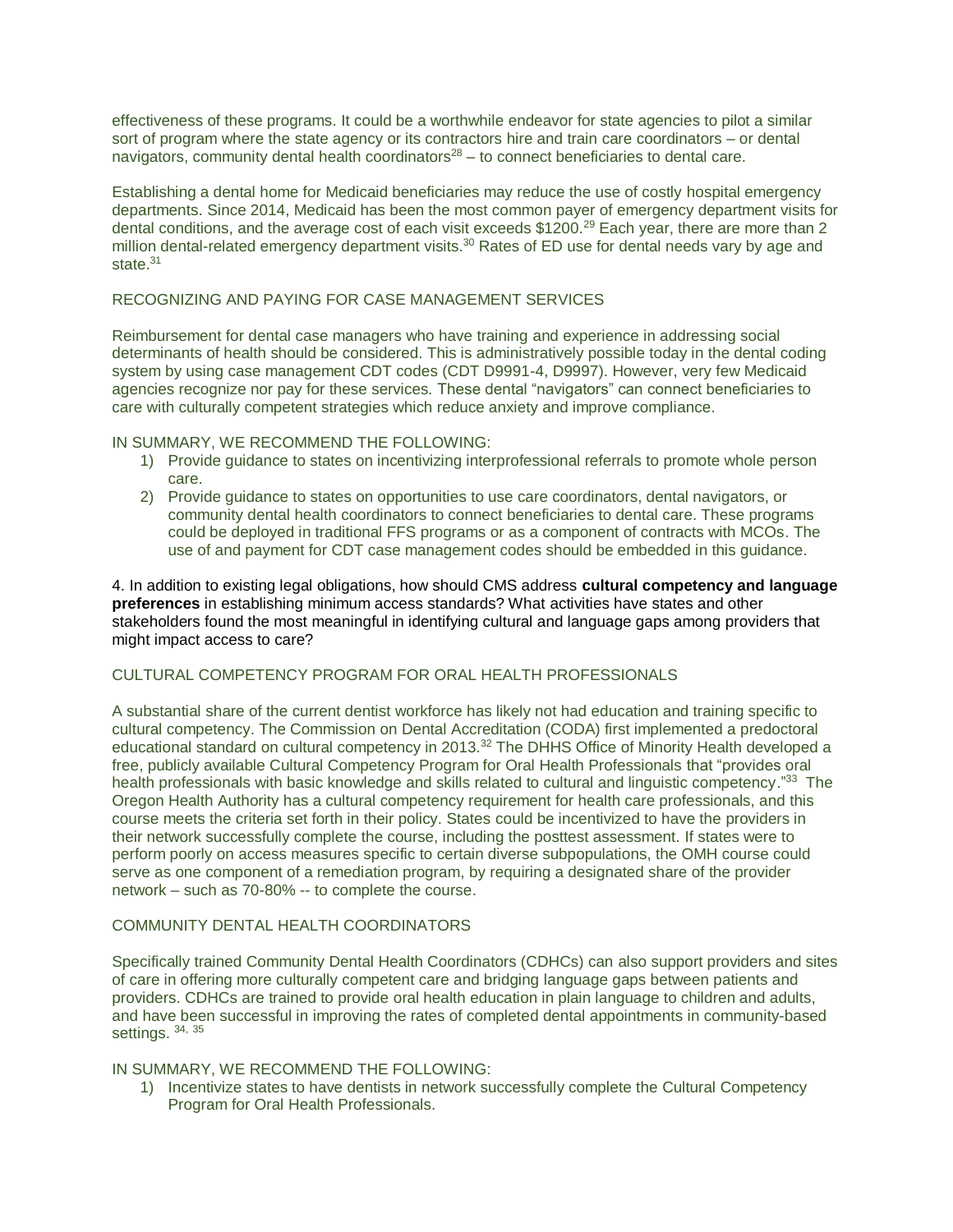2) Provide guidance to states on opportunities to use care coordinators, dental navigators, or community dental health coordinators to connect beneficiaries to dental care, and to support providers and sites of care in offering more culturally competent care and bridging language gaps between patients and providers.

5. What are specific ways that CMS can support states to **increase and diversify the pool of available providers** for Medicaid and CHIP (e.g., through encouragement of service delivery via telehealth, encouraging states to explore cross-state licensure of providers, enabling family members to be paid for providing caregiving services, supporting the effective implementation of Early and Periodic Screening, Diagnostic and Treatment (EPSDT) benefits, implementing multi-payer value-based purchasing initiatives, etc.)? Which of these ways is the most important?

RACIAL AND ETHNIC DIVERSITY OF THE DENTIST WORKFORCE: The racial and ethnic profile of the dentist workforce does not reflect the U.S. population. Black and Hispanic dentists are significantly underrepresented while Asian dentists are significantly overrepresented.<sup>36</sup> Research indicates that some practice patterns and career choices are associated with race. For example, Black dentists are more likely to participate in Medicaid than White dentists. As noted by other researchers, "workforce diversity is an essential component of any strategy to address oral health care disparities."<sup>37</sup> The ADA is eager to work with others on programs that can expose young people to the opportunities offered by a career in dentistry, perhaps via amplifying pipeline programs like the Summer Health Professions Education Program (SHPEP). We suggest CMS consider setting targets for state agencies' Medicaid provider networks to progress toward reflecting each states' racial and ethnic profile.

TELEDENTISTRY: Teledentistry has the capability of expanding the reach of a dental home to provide needed dental care to populations experiencing distance barriers. These encounters typically involve a dental hygienist who is on site with the patient, expanding the reach of dental professionals and increasing access to care. Having teledentistry-capable dental teams can reduce wait times for initial visits, expedite treatment planning and treatment delivery, and triage cases based on needs of the population being served. The virtual dental home model of California has been very successful in bringing care to where people are – their schools, residential facilities, etc.<sup>38</sup> The concept is being replicated in states across the country, such as in Colorado where a pilot project used a "hub and spoke" model to create virtual dental homes throughout the state.<sup>39</sup>

In an ADA Health Policy Institute (HPI) survey in April of 2020,<sup>40</sup> 25% of dentists indicated they were using virtual technology/telecommunications for remote, problem-focused evaluations to expand access to care while the vast majority of dental offices were closed due to the COVID-19 public health emergency. A few months later in July 2020, $41$  the share of dentists using virtual technology/telecommunications for problem-focused evaluations dropped in half to 12%. HPI polled dentists on their use of virtual technology and telecommunications more generally in February 2021,<sup>42</sup> and found that 37% were using virtual technology in practice for a variety of purposes. Twenty-five percent of respondents were using it for triaging emergencies; 21% said they were using it for postop and follow-up care; 18% reported using it for consults; 12% reported using it for patient education; and 4% said they used it for orthodontic checkups.

While the use of teledentistry has not "stuck" to the degree that many expected it would in the spring of 2020, some dentists clearly are using these tools to expand their reach and better serve their patients. The care provided is equivalent to in-person care, and as such, insurer reimbursement of services (including in Medicaid and CHIP) must be made at the same rate that it would be for the services when provided in-person. This should include reimbursement for the teledentistry CDT codes as appropriate. Federal and state policy will continue to shape the utility and feasibility of these technologies in dental care delivery.

LICENSURE PORTABILITY: The ADA has been working with other partners via the Coalition for Modernizing Licensure<sup>43</sup> to support professional mobility and promote license portability in an effort to increase access to care. The mission of the Coalition is to ensure patient safety, increase access to care, and promote professional mobility by modernizing the dental licensure process. The member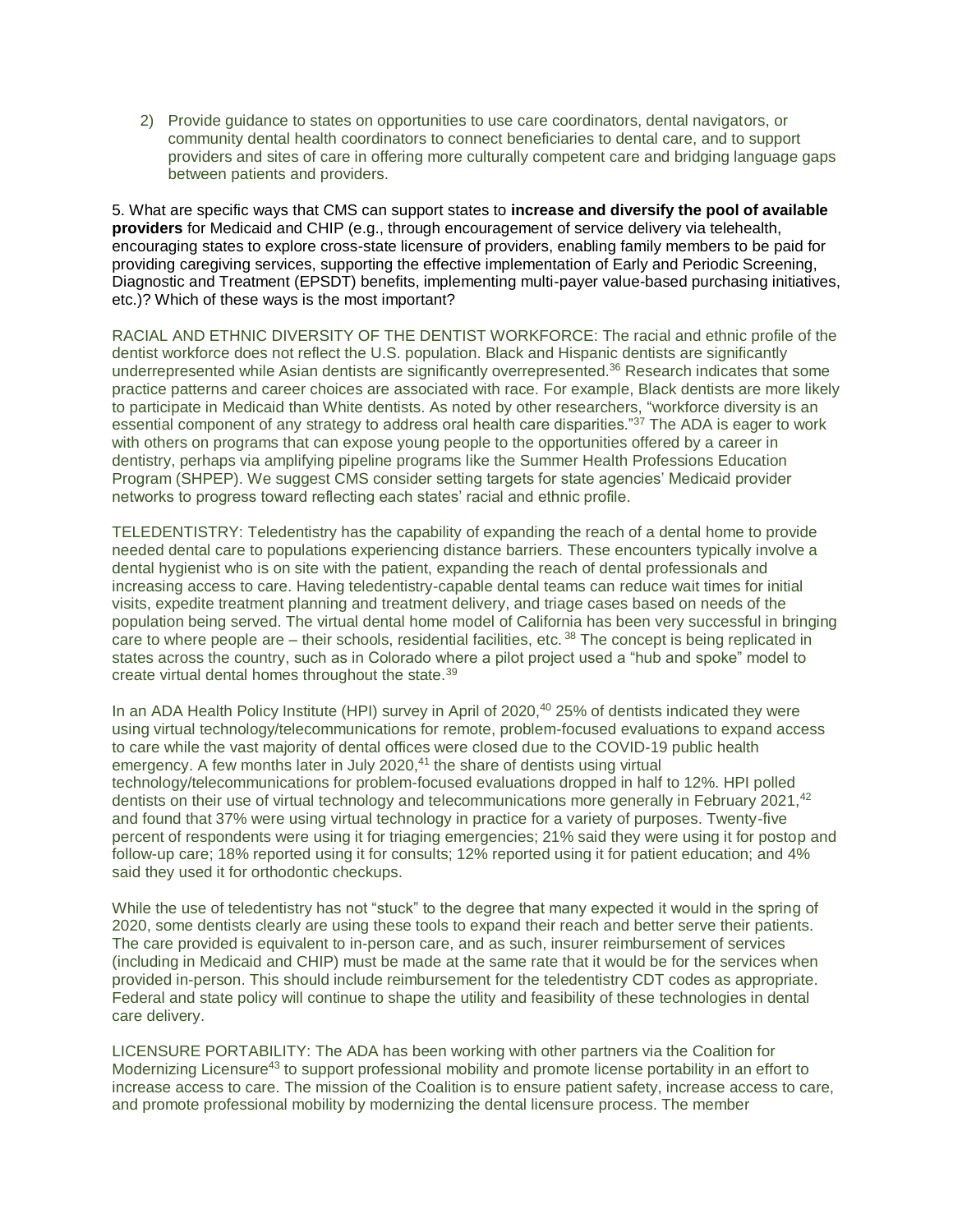organizations – representing a wide range of local, state, and national interests, all committed uniquely to improved access to dental care – include: dental associations, schools, and specialty societies; national and state dental hygienist associations; community colleges with dental assisting programs; as well as the HRSA-funded Center for Health Workforce Studies. Licensure reform could reduce credentialing burdens for providers, lowering the amount of effort and time required of providers to serve Medicaid and CHIP patients in other (typically neighboring or nearby) states. Medicaid agencies are usually very supportive of policies that promote licensure portability that can assist with network adequacy, but they lack the support and expertise in working with their state boards to bring this to fruition. CMS should provide tools to state agencies to help them engage with state professional boards and to implement policies that promote licensure portability.

# EPSDT

As previously noted, we believe EPSDT has been hugely successful in reducing oral health disparities among children. It has also provided a guidebook for states in terms of the design of their benefits program for children covered by Medicaid and CHIP. We believe the lessons from EPSDT – namely, the power of providing a consistent, yet flexible minimum standard for the design of benefits programs across states – should be adapted to improve Medicaid dental programs for low-income adults.

IN SUMMARY, WE RECOMMEND THE FOLLOWING:

- 1) In an effort to diversity the health professional workforce, consider setting targets for state agencies' Medicaid provider networks to progress toward reflecting their state's racial and ethnic profile.
- 2) Support payment parity for services delivered via teledentistry. Provide guidance to states on the importance of recognizing and paying for teledentistry CDT codes, D9996-7.
- 3) Develop subject matter expertise within the agency that can assist state agencies with their discussions and negotiations with state licensing and professional boards to promote licensure portability.
- 4) Use EPSDT as a model in the development of consistent, yet flexible minimum standards for adult dental benefits in Medicaid programs.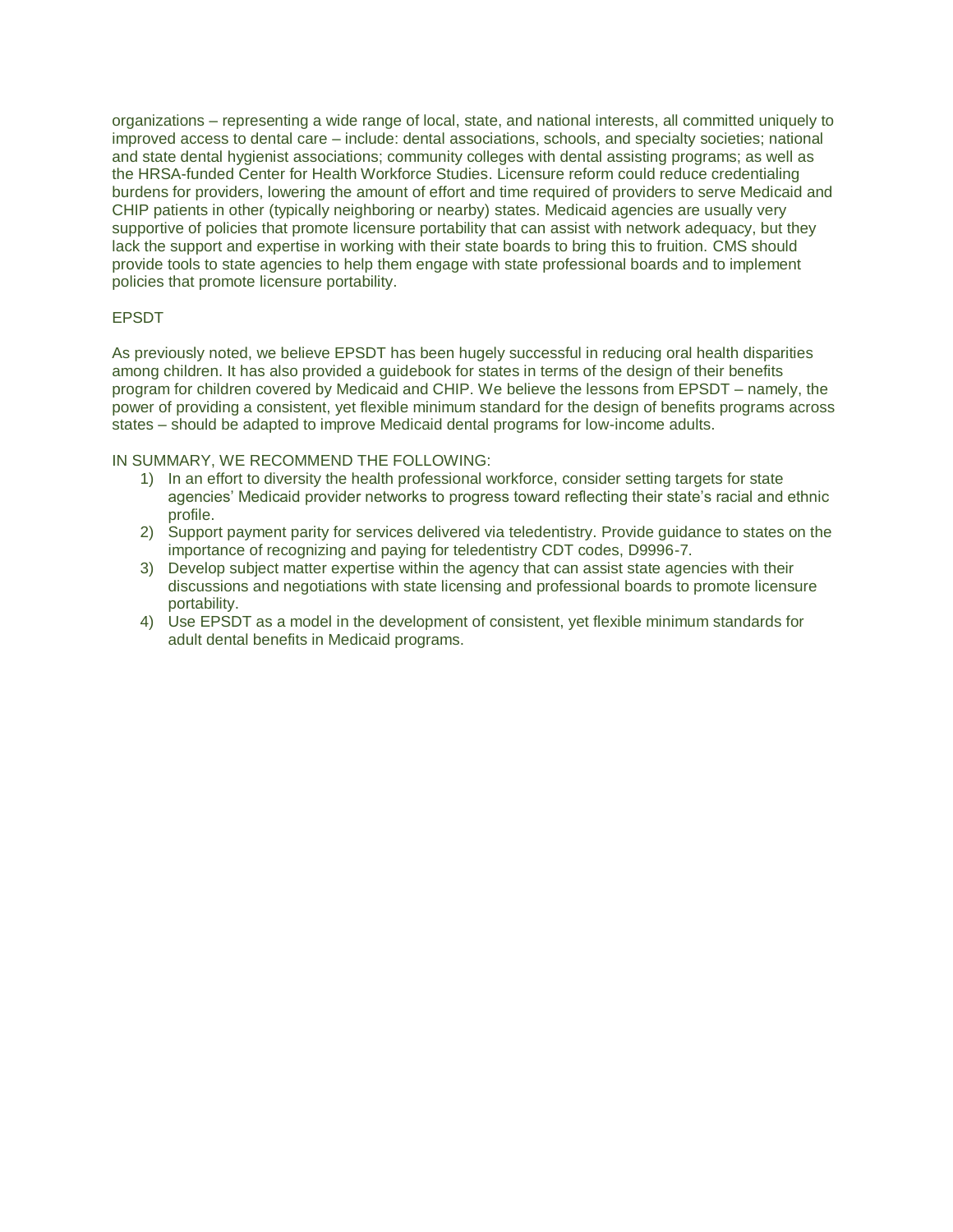#### **Objective 4**

**CMS has data available to measure, monitor, and support improvement efforts related to access to services (i.e., potential access; realized access; and beneficiary experience with care across states, delivery systems, and populations).** CMS is interested in feedback about what new data sources, existing data sources (including Transformed Medicaid Statistical Information System [T-MSIS], Medicaid and CHIP Core Sets, and home and community based services (HCBS) measure set), and additional analyses could be used to meaningfully monitor and encourage equitable access within Medicaid and CHIP programs.

1. What should CMS consider when developing an **access monitoring approach that is as similar as possible** across Medicaid and CHIP delivery systems (e.g., fee-for-service and managed care programs) and programs (e.g., HCBS programs and dual eligibility in Medicaid and Medicare) and across services/benefits? Would including additional levels of data reporting and analyses (e.g., by delivery system or by managed care plan, etc.) make access monitoring more effective? What type of information from CMS would be useful in helping states identify and prioritize resources to address access issues for their beneficiaries? What are the most significant gaps where CMS can provide **technical or other types of assistance to support states in standardized monitoring and reporting** across delivery systems in areas related to access?

A recent MACPAC brief on access to health care services provided national statistics on the use of various health care services, emergency room utilization, having unmet health care needs; and needing to delay care due to access barriers. There were breakdowns by age and by race and ethnicity.<sup>44</sup> These are important measures to track. This analysis used data from the National Health Interview Survey (NHIS). NHIS and other national datasets – such as the Medical Expenditure Panel Survey (MEPS) – have been useful for measuring the population's ability to get needed care without delay. However, few of these datasets are representative at the state level and therefore have limited utility when comparing and establishing best practices for state Medicaid programs. It is incumbent upon CMS to lead the way in developing a uniform approach for states to monitor access to care.

We are aware of efforts to identify oral health measures for use within the Medicaid and Children's Health Insurance Program (CHIP) Scorecard, Quality Reporting System for Medicaid Managed Care, Marketplace Quality Reporting System (QRS), and Core Set of Health Care Quality Measures for Adults and Children apart from MIPS. The alignment of measures used across programs must remain a top priority. The ADA strongly encourages CMS to adopt standards as established by the Dental Quality Alliance (DQA) to implement uniform measurement and reporting requirements.

Through the DQA, the ADA has been committed to pursuing coordinated, meaningful, standardized, and parsimonious measurement. DQA was initially convened by the ADA at the request of CMS. DQA is the only comprehensive multi-stakeholder organization in dentistry that develops dental quality measures through a consensus-based process. Thirty-eight national organizations with oral health experience participate in the DQA along with a member of the public. DQA has developed valid, reliable, and feasible claims-based population-focused measures for oral health<sup>45</sup> that have been endorsed by the National Quality Forum (NQF). Further, through access to T-MSIS data, DQA has been developing state-level infographics on oral healthcare quality for pediatric Medicaid beneficiaries.<sup>46</sup> These first-of-their-kind infographics are our initial attempt to understand oral health care quality. As the CMS access monitoring program is established, we urge the agency to embed the measures into T-MSIS reporting mechanisms for ongoing study and evaluation. The DQA is in the process of releasing a measurement dashboard based on our research applying the DQA measures to the TMSIS data. The findings are anticipated to be released in Q2, 2022. This effort could further inform the quality reporting systems under development.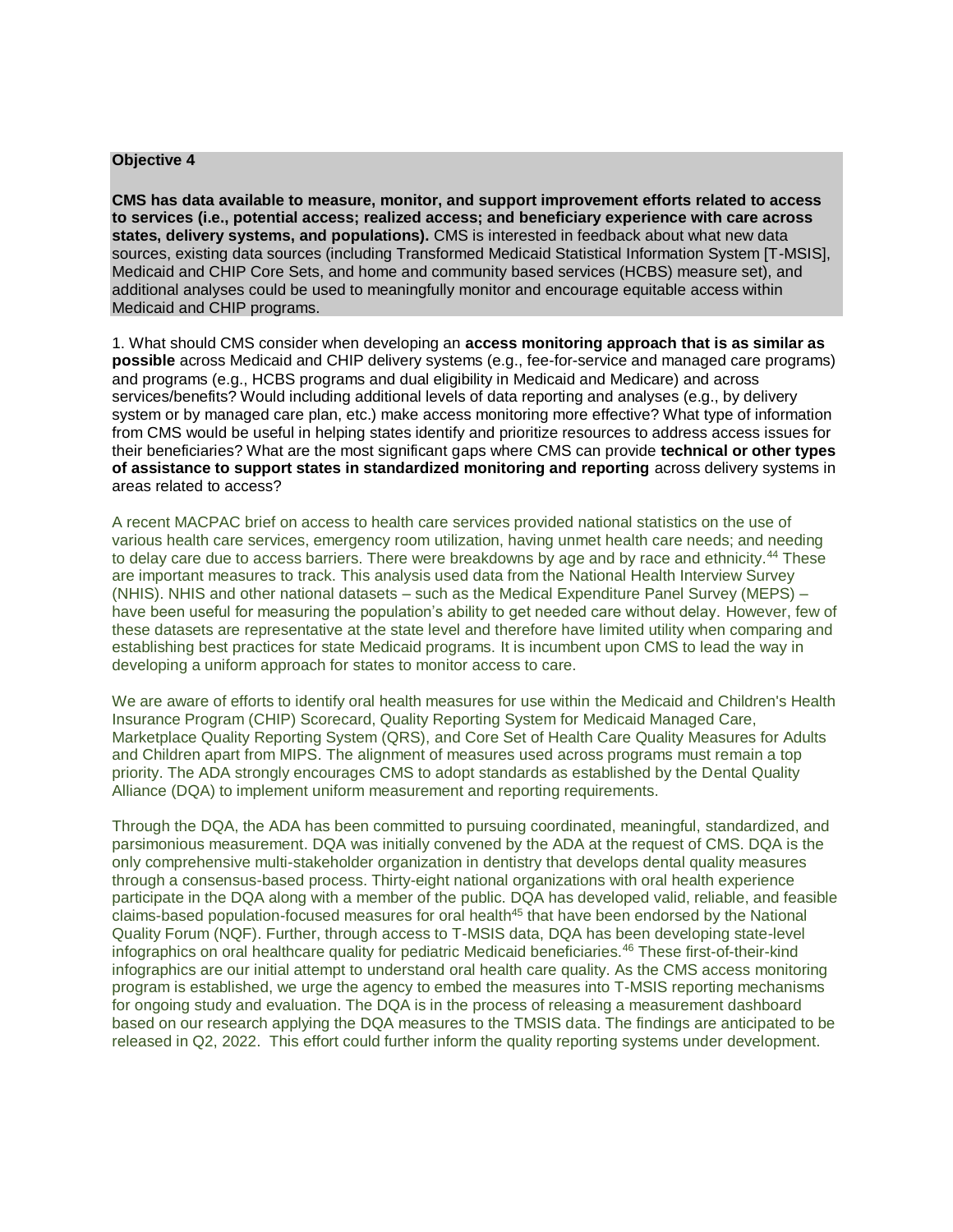Furthermore, we urge CMS to work with the DQA in the identification and endorsement of other standardized tools for measuring the beneficiary experience, such as the CAHPS Dental Plan Survey (measuring beneficiary satisfaction with service delivery among those who successfully access services)<sup>47</sup> and the Oral Health Impact Profile (OHIP-5, a validated instrument for assessing oral healthrelated quality of life).<sup>48</sup>

Additionally, it is important that access to care is monitored across all delivery systems, contractors, and plans within each state for any inconsistencies that could be targeted. For instance, there is emerging research on the short-term impact of transitioning from fee for service to managed care for dental programs. Our findings indicate that dental care utilization and share of beneficiaries with a dental claim both declined following adoption of dental managed care, especially in the first few quarters after implementation. This suggests there needs to be better transition planning and that best practices should be established as more and more states move more beneficiaries into managed care. Too many beneficiaries fall through the cracks during these transition periods and are disconnected from their usual sources of care, at least temporarily.<sup>49</sup> Regardless of any contractual relationships, the ultimate responsibility for beneficiaries' access to care rests with state Medicaid agencies.<sup>50</sup> State Medicaid agencies must perform readiness assessments when considering these significant changes to their program operations.

IN SUMMARY, WE RECOMMEND THE FOLLOWING:

- 1. Quality Reporting Systems are being established for the Marketplaces, Medicaid and CHIP and Manage Care programs independently. CMS must support alignment of measures across all its programs.
- 2. As CMS prepares to lead the way in developing a uniform approach for states to monitor access to care, we encourage adopting the standards established by the DQA. These measures are valid, reliable, feasible, claims-based, population-focused measures of oral health that have been endorsed by the NQG.
- 3. Identify and endorse standardized tools that states can use to measure beneficiary access and experience with dental care and oral health, such as CAHPS and OHIP-5.
- 4. Embed all measures into T-MSIS reporting mechanisms for evaluation.
- 5. Evaluate managed care contract proposals for proactive measures to ensure beneficiaries do not get disconnected from care in any transition process.

2. What **measures of potential access**, also known as care availability, should CMS consider as most important to monitor and encourage states to monitor (e.g., provider networks, availability of service providers such as direct service workers, appointment wait times, grievances and appeals based on the inability to access services, etc.)? How could CMS use data to monitor the **robustness of provider networks across delivery systems** (e.g., counting a provider based on a threshold of unique beneficiaries served, counting providers enrolled in multiple networks, providers taking new patients, etc.)?

As previously mentioned, cost is the top reason for not having a dental visit regardless of income, age, or source of dental benefits. Among Medicaid beneficiaries, trouble finding a dentist is a close second.<sup>51</sup>

An ADA developed resource has identified several important aspects of provider networks and network adequacy, which should be considered at the profession and at the specialty level.<sup>52</sup>

### NETWORK ADEQUACY:

- % of network meeting state time/distance standard, broken down by specialty type (e.g., general dentists, pediatric dentists, oral surgeons, etc.) (See Objective 3, Item 1 on geomapping. Example standards may be "15 minutes travel time to a general dentist.")

- % of network accepting new patients

- Average wait time for an appointment for new patients in relation to a state standard
- Average wait time for routine appointments for patients of record in relation to a state standard (e.g. 10- 14 days)
- Average wait time for urgent appointments in relation to a state standard (e.g. 48 hours)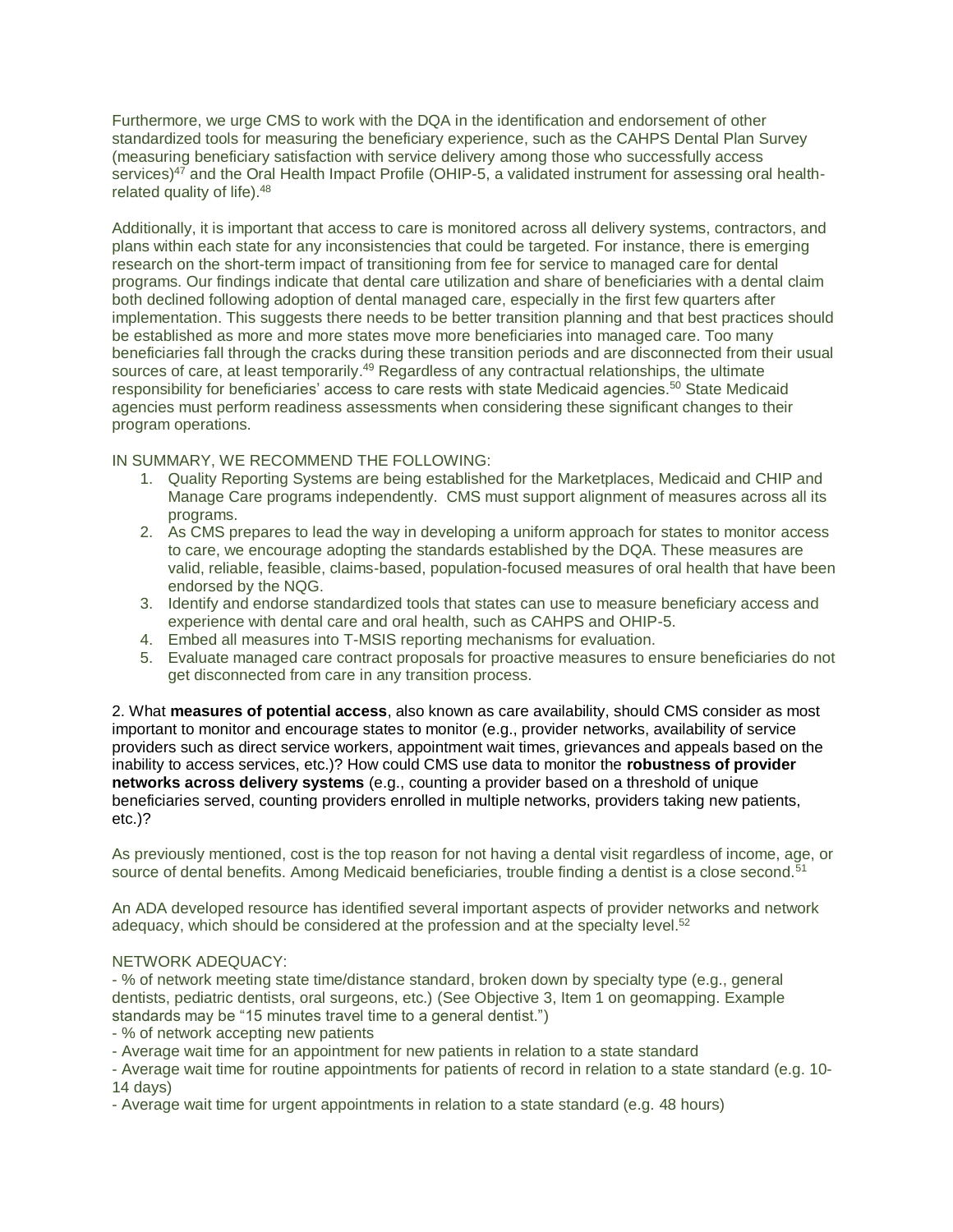PROVIDER PARTICIPATION: A recent analysis by HPI measured provider engagement with Medicaid using the distribution of dentists by the number of unique Medicaid beneficiaries served and found significant variation across states.<sup>53</sup> Other researchers have studied provider engagement using the distribution of dentists by the dollar amount of Medicaid claims. As such, we recommend the following.

- % of all licensed, practicing dentists in the state who are enrolled as Medicaid providers

- Distribution of dentists by the number of unique Medicaid beneficiaries treated in the year (such as: 0, 1- 9, 10-99, 100+)

- Distribution of dentists by the number of and/or dollar amount of claims

IN SUMMARY, WE RECOMMEND:

1. Adopt the aforementioned specific measures pertaining to network adequacy and provider participation as the standard for state reporting.

3. In what ways can CMS promote a more standardized effort to **monitor access in long-term services and supports (LTSS), including HCBS programs**? For example, how could CMS leverage the draft HCBS measure set, grievances and appeals, or states' comparisons of approved Person-Centered Service Plans to encounter or billing data in managed care or fee-for-service to ensure appropriate services are being received? Which activities would you prioritize first?

**--**

4. How should CMS consider requiring states to report standardized data on **Medicaid fair hearings, CHIP reviews, managed care appeals and grievances, and other appeal and grievance processes** that address enrollment in coverage and access to services? How could these data be used to meaningfully monitor access?

**--**

5. How can CMS best leverage **T-MSIS data to monitor access** broadly and to help assess potential inequities in access? What additional data or specific variables would need to be collected through T-MSIS to better assess access across states and delivery systems (e.g., provider taxonomy code set requirements to identify provider specialties, reporting of National Provider Identifiers [NPIs] for billing and servicing providers, uniform managed care plan ID submissions across all states, adding unique IDs for beneficiaries or for managed care corporations, etc.)?

### T-MSIS

The availability of the T-MSIS data system has been a game-changer in health services research as we strive to better understand the health care experiences of Medicaid beneficiaries. Our research teams at the ADA – particularly in the Dental Quality Alliance (DQA) and Health Policy Institute (HPI) – look forward to ongoing study as more years of data are released, and as the data quality improves over time, as has been demonstrated by the DQ Atlas. The DQA is in the process of releasing a measurement dashboard based on our research applying the DQA measures to the TMSIS data. The findings are anticipated to be released in Q2, 2022.

### MANAGED CARE FEE DATA

With the rising cost of health care, many research endeavors have attempted to assess the value of delivered care. We too have done research that requires studying fee data. It has been extremely challenging to do so, given that so much of the Medicaid population is now covered in managed care and the associated fee data is largely proprietary and not available via T-MSIS. There should be no proprietary data in Medicaid. In order to assess the cost effectiveness of services, plans, and delivery system, there must be some element of transparency built in for managed care fee arrangements. We believe this to be a reasonable request given that these contracts are publicly funded, and we appreciate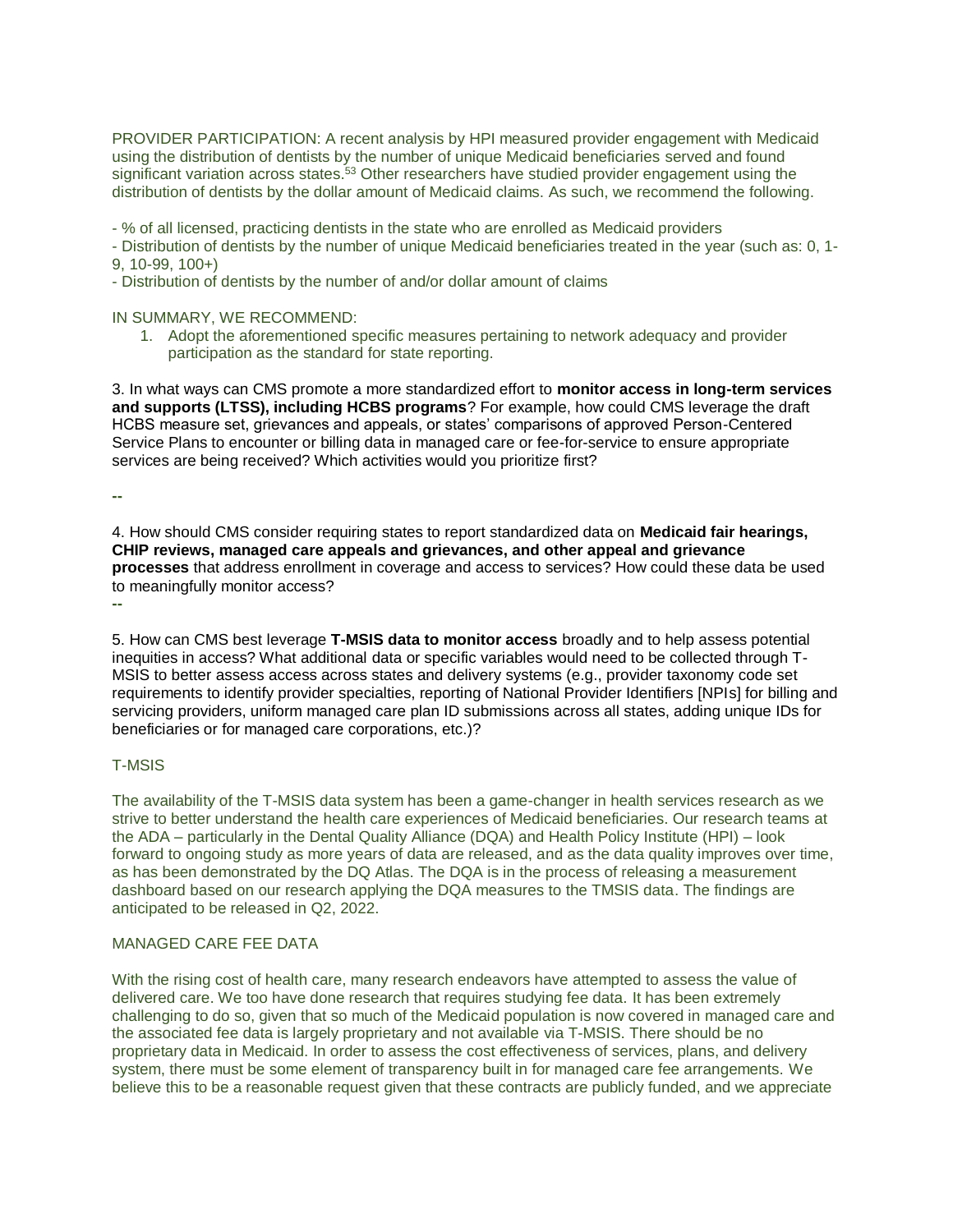that this will require the input and collaboration of many parties as we work toward greater transparency in these public-private arrangements.

# DATA COLLECTION AND REPORTING

Additionally, as we continue to study disparities in health care, particularly among Medicaid beneficiaries, it is exceedingly important that CMS continues to work with state Medicaid programs to improve data collection, reporting, and availability, particularly in these areas:

- 1. Diagnostic coding. Until dentistry adopts the practice of diagnostic coding, it will be impossible to study clinical outcomes. This will require a directive from large payer organizations, such as Medicaid. We suggest that a requirement for diagnostic coding tied to payment of claims be implemented over a series of 3-5 years, with financial incentives from the federal level to support the state, plan, and provider levels for more rapid implementation. The federal portion should be provided up-front, on an annual basis, to state agencies to help cover the cost of these changes. Doing this will require revisiting ICD-10 and ICD-11 for the level of specificity required by dental providers. We would be pleased to work with CMS, the CDC, and WHO in this review and revision process for future iterations of the ICD codebook.
- 2. Demographics, including race and ethnicity, gender identity, primary language, and more. (For the most recent years of data, more than half of the states have more than half of the observations with missing race and ethnicity. This makes it extremely challenging to study issues pertaining to health equity.)
- 3. Health-related social needs and SDOH to enable better assessments to promote health equity is important.
- 4. Provider taxonomy (We are currently severely limited in our ability to assess the services rendered by different provider types.)
- 5. Linkage of enrollment data to dental managed care organization (This currently inhibits beneficiary attribution to the appropriate managed care organization.)
- 6. Detailed, procedure-level claims submissions. For instance, it has been challenging in some cases to study care delivered in settings like FQHC/CHCs that have encounter-based billing policies. It is not uncommon for these claims to lack specific procedures completed. Some state Medicaid agencies have worked with their primary care associations to incentivize detailed data reporting on claims forms by FQHC/CHCs; these health care settings are capable of doing so, but they need to be incentivized.

### IN SUMMARY, WE SUGGEST THE FOLLOWING:

- 1. Incentivize dental providers, plans, contractors, and state agencies to report diagnosis using standardized coding systems such as ICD on claims.
- 2. Require states to report demographic data for beneficiaries.
- 3. Deploy some method of tabulating health related social needs in the Medicaid population.
- 4. Improve existing T-MSIS data availability and quality for provider taxonomy and beneficiary linkage to managed care organization.
- 5. Engage states and managed care organizations in discussions regarding the need for publicly accessible information on fees as charged by MCOs.
- 6. Encourage and incentivize FQHC/CHCs to submit detailed claims with procedure-level information, even when the center is paid in an encounter model.
- 7. Continue to improve upon the data quality (completeness, accuracy, etc.) in T-MSIS.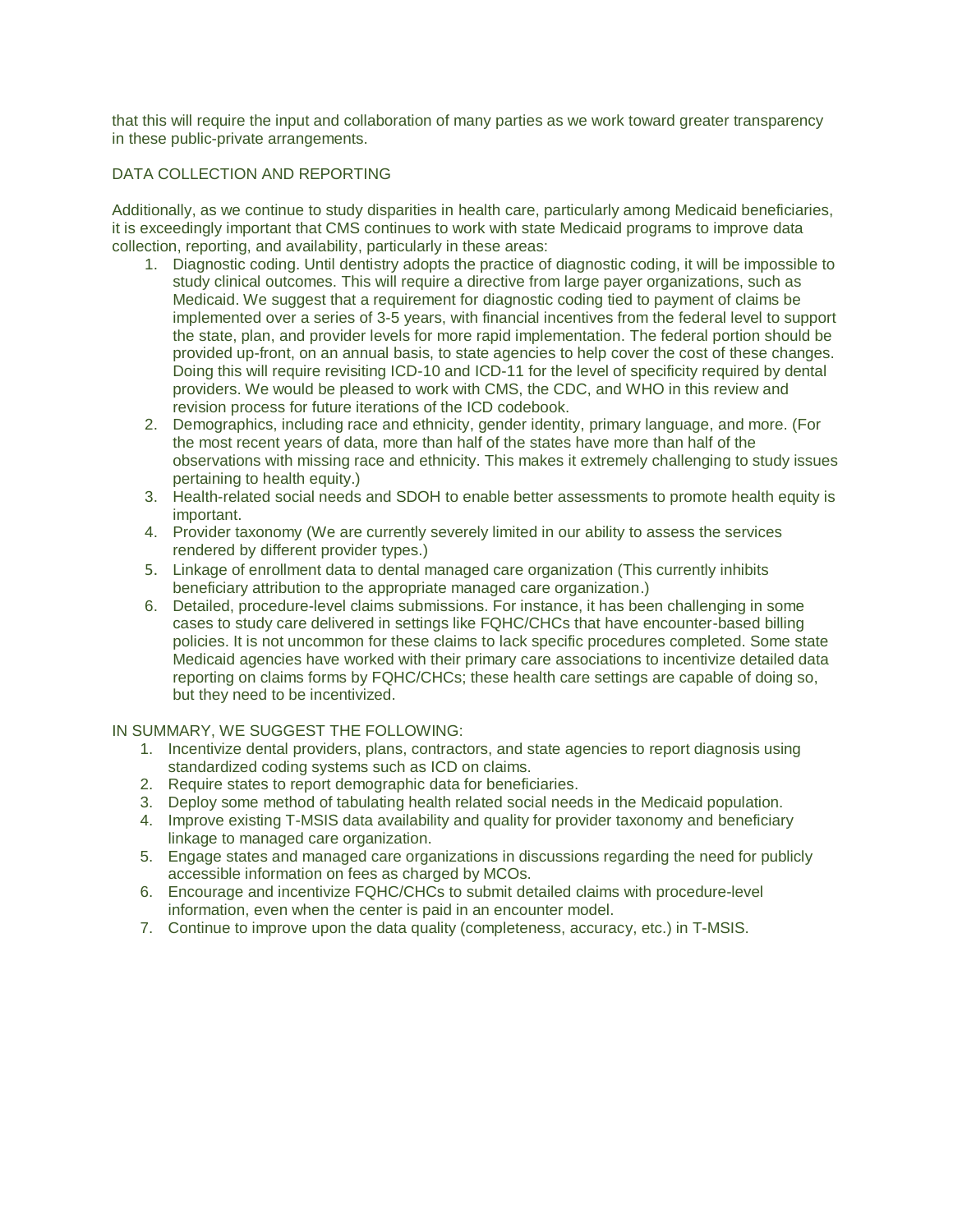#### **Objective 5**

**Payment rates in Medicaid and CHIP are sufficient to enlist and retain enough providers so that services are accessible.** Section 1902(a)(30)(A) of the Social Security Act (the "Act") requires that Medicaid state plans "assure that payments are consistent with efficiency, economy, and quality of care and are sufficient to enlist enough providers so that care and services are available under the plan at least to the extent that such care and services are available to the general population in the geographic area." Section 1932 of the Act includes additional provisions related to managed care. Section 2101(a) of the Act requires that child health assistance be provided by States "in an effective and efficient manner…." CMS is interested in leveraging existing and new access standards to assure Medicaid and CHIP payments are sufficient to enlist enough providers to ensure that beneficiaries have adequate access to services that is comparable to the general population within the same geographic area and comparable across Medicaid and CHIP beneficiary groups, delivery systems, and programs. CMS also wants to address provider types with historically low participation rates in Medicaid and CHIP programs (e.g., behavioral health, dental, etc.). In addition, CMS is interested in non-financial policies that could help reduce provider burden and promote provider participation.

1. What are the opportunities for CMS to **align approaches and set minimum standards for payment regulation and compliance** across Medicaid and CHIP delivery systems (e.g., fee-for-service and managed care) and across services/benefits to ensure beneficiaries have access to services that is as similar as possible across beneficiary groups, delivery systems, and programs? Which activities would you prioritize first?

The ADA believes strongly that public programs must be sufficiently funded and efficiently administered to ensure access to care. There are sound, reasonable principles related to payment that can be tailored to meet the specific needs of states while being uniformly required by all. Two of these concepts are: regular assessments of fees; and establishing parity in payments across eligibility groups.

Dentist participation in Medicaid programs pales in comparison to physician participation nationally,<sup>54</sup> and it varies drastically by state.<sup>55</sup> T-MSIS data has allowed us to study provider engagement more granularly than was possible in the past. Evidence shows that some states have a "wide but shallow" pool of Medicaid providers where many dentists enrolled, but the average number of Medicaid patients per provider is low. Other states have a "narrow and deep" pool of providers where there are fewer dentists enrolled, but there is a greater average number of Medicaid patients per participating provider.

One reason for poor provider participation that has been widely reported is low fees. In Michigan, the Healthy Kids Dental program set Medicaid fees to be on par with PPO plans. In the years that followed, dentist participation increased drastically, as did enrollee utilization of services.

Reasonable reimbursement rates are a necessary, but not alone sufficient aspect of Medicaid programs for increasing provider participation and engagement. Addressing the following could also be effective in bolstering dentist participation in Medicaid programs.

FEE ASSESSMENT: Many states have not revisited their Medicaid dental payment rates for years. (This is important not only in traditional fee for service programs, but also in the state-provided fee guidance that is provided to managed care contractors.) When rates do not adjust for the price of inflation or the CPI year over year, this can eventually become prohibitory to participation, as the provision of care becomes more costly than the associated reimbursement received for delivering the care.

We believe that a CMS requirement for states to conduct regular assessment of fee policies is prudent. The requirement could be to review on, for example, a tri-annual basis so as not to become too burdensome on the state agencies. The states should be required to make publicly available the results of these fee assessments.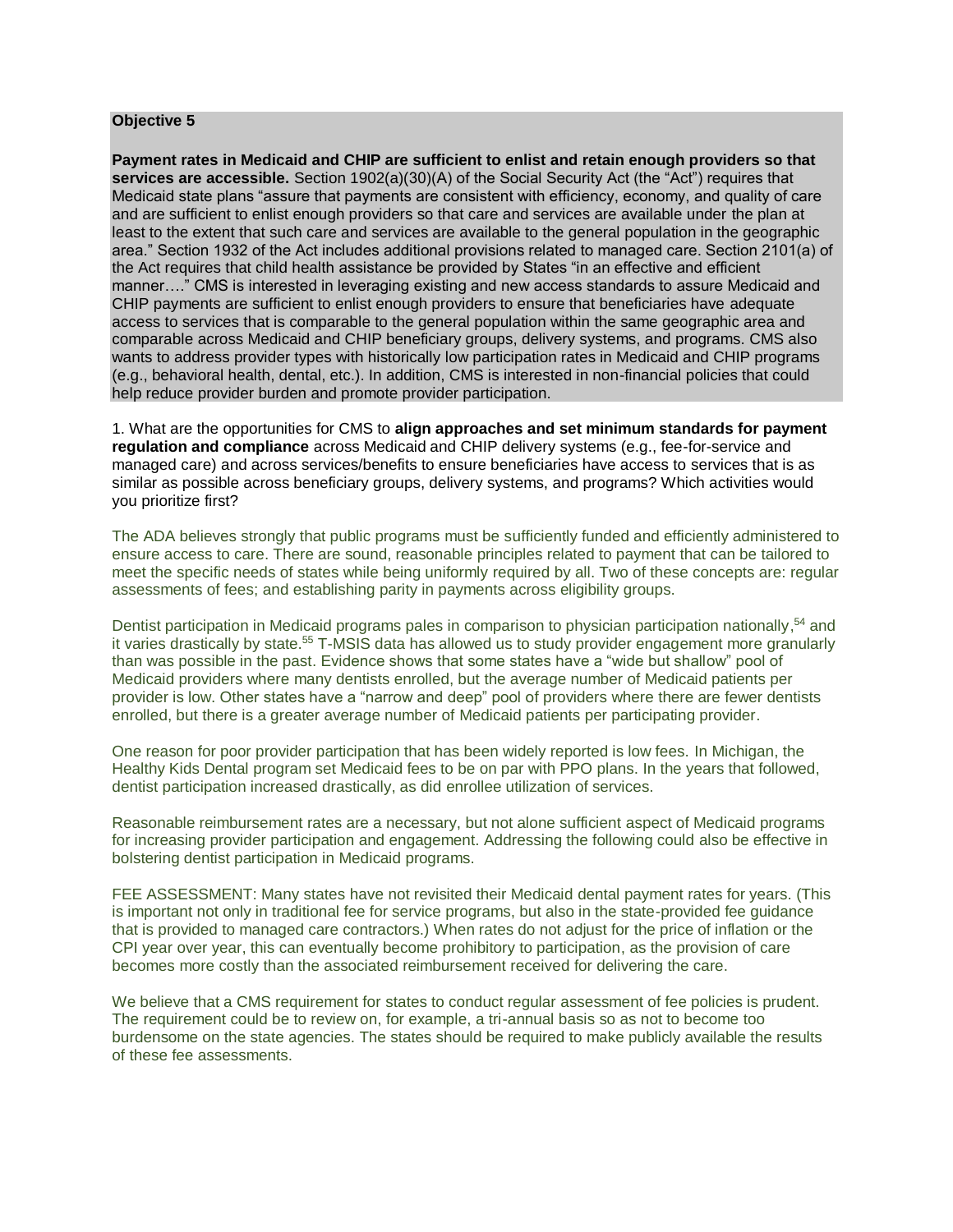CMS could support states by providing information crucial to their assessment, such as rates of inflation and dental CPI. When data is available, state agencies could compare Medicaid payment rates to private insurance rates.

PAYMENT PARITY: In states that administer Medicaid programs separately from CHIP programs, it is not uncommon for the provider payment rates to be substantially higher for services rendered to children covered by CHIP compared to those in the Medicaid program. This is discriminatory and perpetuates oral health disparities, as it disproportionately affects lower income families. Establishing payment parity between Medicaid and CHIP and regardless of age promotes health equity, as it reduces the likelihood of one underserved population accessing care at the expense of another. Payment rates for all CMS programs should be on par with other CMS programs, *and* states should benchmark these rates to private insurance rates using state-level FAIR Health data.

Similarly, reimbursement rates for child dental services are typically higher than for the same service delivered for the adult population in Medicaid. In a recent analysis, HPI found that 2020 Medicaid reimbursement rates were 61.4% of private insurance reimbursement rates for child dental services on average in the U.S., as compared to 53.3% of private reimbursement rates for adult dental services.<sup>56</sup>

STATE SUPPORT NECESSARY: State Medicaid agencies will need programmatic and financial support to implement these measures. It is likely that any significant rate increases for any eligibility group or the program as a whole will need to be scaled up over time.

CMS could consider incentivizing and rewarding states that raise fees, potentially in the form of a temporarily enhanced FMAP with a step-down schedule for a few years following implementation. For example, for any procedure that undergoes a fee increase, the federal share could be raised to 90% for that health care services, phasing down to the states' standard FMAP over a course of 2-3 years.

An enhanced FMAP (that is phased down to the regular level over a predetermined period of years) could provide the fiscal support necessary for implementation and incentivize states to take this action, as was successful for the vast majority of states with Medicaid expansion as a part of the ACA. The federal match is a crucial component of incentivizing states to make these important changes to improve access to care.

Taking these measures would promote the sustainability of these programs, making them more attractive and feasible for provider participation. A program must be adequately funded to meet these needs of beneficiaries. An important intermediary in this "transaction" is the provider, who must receive fair compensation to feasibly be able to care for those with lower incomes in their communities.

BASIC FINANCIAL MEASURES (PMPM): CMS should require states to produce two basic financial metrics on an annual basis for time trend study: the average benefit paid per user (among enrollees who had a dental visit) and the average benefit paid per beneficiary (among all enrollees).

DENTAL LOSS RATIO: We believe CMS should require states to report dental loss ratio (DLR) for managed care dental programs, modeled after the ACA's MLR. Several states – including Arizona and Massachusetts – are considering legislation on DLR reporting.<sup>57</sup> Other states have already been reporting these metrics; California found that the average DLR in 2014-15 was 61%. The dental association in Washington supports a 94% DLR in an effort to ensure a greater share of dollars are spent on care delivery. We see the reporting of DLR as a reasonable first step, a form of information gathering to assess the threshold for DLR to tie to plan/carrier risk and reward in the future.

IN SUMMARY, WE RECOMMEND THE FOLLOWING:

- 1. Require states to conduct a regular such as annual or tri-annual assessment of their fee policies and make this data publicly accessible.
- 2. Phase out the discriminatory practice of paying different rates for the same services for different populations or eligibility groups. Payment rates for all CMS programs should be on par with otter CMS programs (e.g. Medicaid and CHIP) and should be benchmarked to state-level private insurance rates (using FAIR Health data, ideally).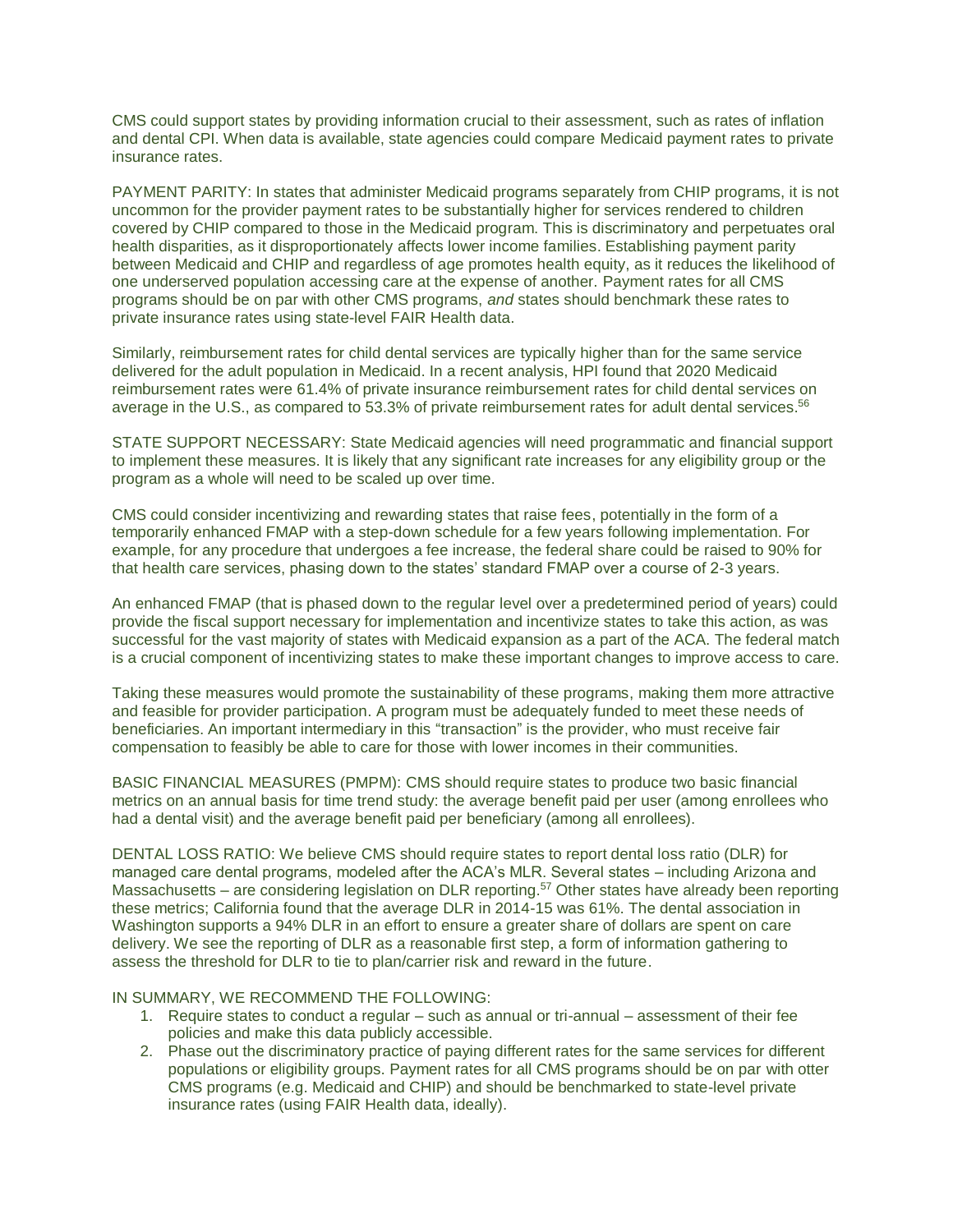- 3. Incentivize states that raise fees, potentially by using a temporarily enhanced FMAP.
- 4. Require states to report the dental loss ratio (DLR) for managed care dental programs, modeled after the ACA MLR.
- 5. Require states to report the average benefit paid per user and the average benefit paid for beneficiary.

2. How can CMS **assess the effect of state payment policies and contracting arrangements that are unique to the Medicaid program on access** and encourage payment policies and contracting arrangements that could have a positive impact on access within or across state geographic regions?

The ADA developed a toolkit to support state-level stakeholders in their contracting arrangements with third-party administrators or managed care plans. This resource is meant to guide agencies as they design programs that are not overly burdensome on providers in an effort to promote participation, expand the provider network, and increase access to dentists. *Medicaid: Considerations When Working with States to Develop an Effective RFP/Dental Contract* is publicly available at [https://www.ada.org/-](https://www.ada.org/-/media/project/ada-organization/ada/ada-org/files/resources/research/hpi/medicaid-rfp-dental-contract.pdf) [/media/project/ada-organization/ada/ada-org/files/resources/research/hpi/medicaid-rfp-dental](https://www.ada.org/-/media/project/ada-organization/ada/ada-org/files/resources/research/hpi/medicaid-rfp-dental-contract.pdf)[contract.pdf.](https://www.ada.org/-/media/project/ada-organization/ada/ada-org/files/resources/research/hpi/medicaid-rfp-dental-contract.pdf) While primarily designed to assist Medicaid dental programs with their managed care RFP and contracting processes, many of the metrics suggested in the toolkit for measuring performance can and should be applied to traditional fee-for-service Medicaid programs, as well. The ADA would be pleased to discuss this in greater detail with CMS to see how we can improve the content and/or dissemination of this resource.

In addition, we would like to briefly highlight a few state activities and policies that we believe have been very innovating and promising for expanding access to cares.

CALIFORNIA'S DENTAL TRANSFORMATION INITIATIVE:<sup>58</sup> The Denti-Cal program is paying for risk assessment.<sup>59</sup> When dentists perform and document risk assessments, they are paid a higher fee. This could be considered a step in the right direction toward diagnostic coding and even value-based payment policies.<sup>60</sup> They have established risk-based frequency specifications, where children with high caries risk are eligible for preventive services more frequently, and supplemental payments for services like nutritional counseling are available. This is consistent with the advisory issued by CMS in 2018 on the alignment of periodicity schedules and fee policies.<sup>61 62</sup> The roll-out of this program was targeted in high need areas. The California Dental Association (CDA) has worked very collaboratively with Denti-Cal in the planning and implementation of this, particularly in terms of provider education and awareness. We applaud their efforts and look forward to more states implementing similar policies.

MICHIGAN'S HEALTHY KIDS DENTAL:<sup>63</sup> Healthy Kids Dental of Michigan has been an extraordinary private-public partnership. The program began in 2000 in the 22 most rural counties of MI and expanded to eventually reach all 83 counties in 2016. Delta Dental – led by a dentist who knew the ins-and-outs of the state program – worked collaboratively with Medicaid to design a program that could effectively increase dentist participation and beneficiary access and utilization. Fees were on par with PPO plans. The stigma associated with Medicaid was reduced, as enrollees had insurance card information that could not be distinguished from those with private insurance. Dentist participation increased drastically, as did utilization of services.

LOUISIANA DENTAL FULL MEDICAID PRICING PROGRAM: <sup>64</sup> The Louisiana Dental Association worked with other stakeholders in the state, including LSU School of Dentistry, to incorporate performance goal-based supplemental payments into their managed care program. The goals were designed to address historical shortcomings of the program and have specific target metrics: an increase in the utilization of preventive care (target: 4% annual increase beginning in year 2); increase in services provided to children (target: 10% annual increase); and expanded dental access in underserved rural areas. We applaud their use of need-based goals; not focused on the volume of service delivery and how many procedures are "produced," rather they are targeting expanding care to new populations that have not been connected to dental care in the past.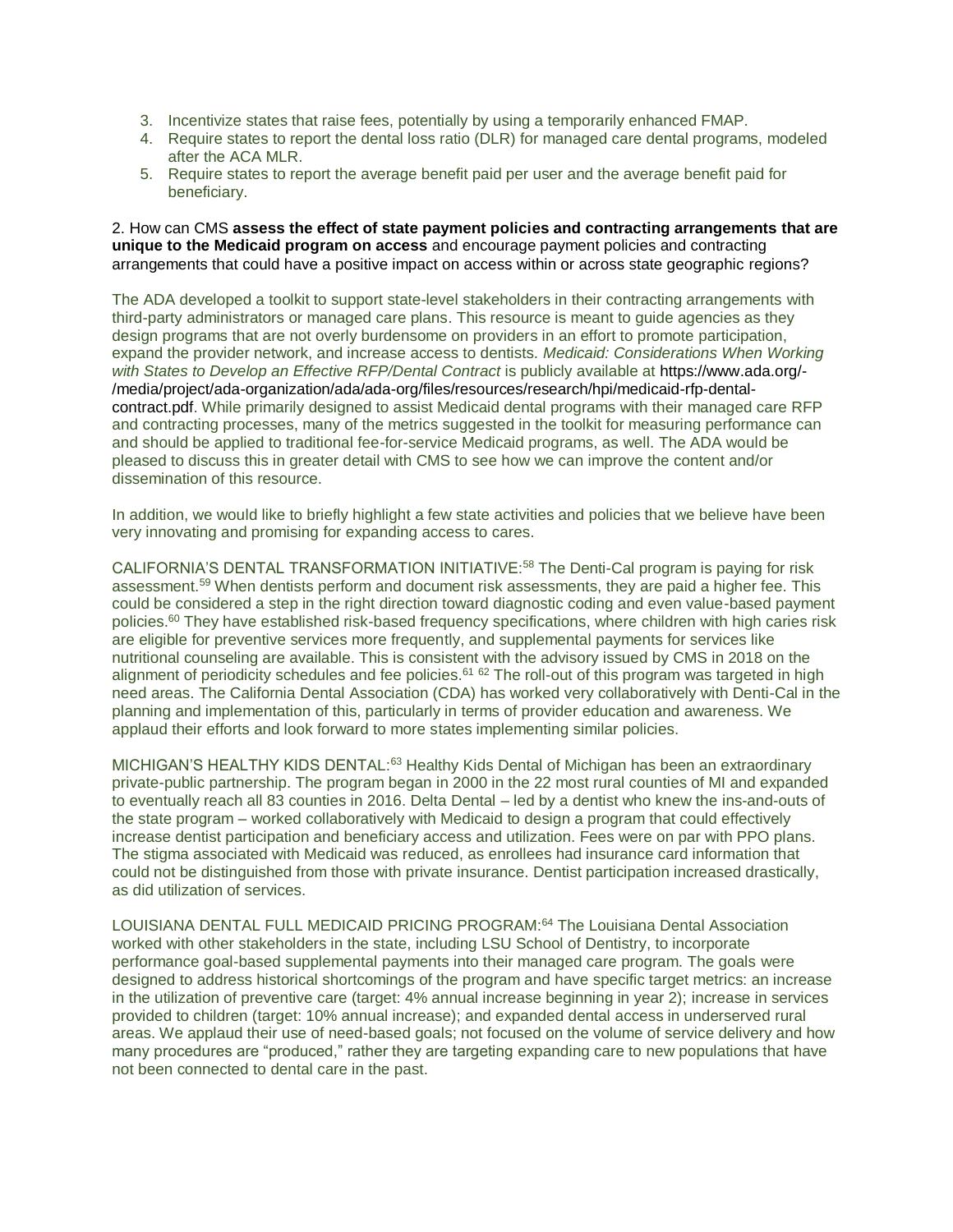DENTAL ADVISORY COMMITTEES: In each of these states, dentists have been involved in the design and implementation of these programs, working hand-in-hand with state Medicaid agencies, getting buyin from all parties involved, and ensuring success and sustainability for the Medicaid programs. This supports the need for a Medicaid Dental Advisory Committee in every state, where dentists, carriers, and consumer representatives convene on a quarterly basis to promote an open line of communication to improve the program and assist the State Medicaid Dental Program Director in the successful administration of the program.

PAYMENT POLICIES COMMENSURATE WITH TIME, EFFORT, and CARE INTENSITY FOR HIGH NEED POPULATIONS: One of the first signals of dentistry's appetite for diagnostic coding lies in the caries risk assessment codes (CDT D0601-D0603). California, as mentioned above, is one of the states that has recognized the value in paying for this service. Doing so encourages dentists to consider riskadjusted, individualized care plans that promote the delivery of less invasive and less costly care.<sup>65</sup>

Providers should also be compensated for the time and resources needed to care for higher need populations. There is a mechanism for doing this using CDT codes. Reimbursing providers for behavior management (D9920) for and case management (D9991, D9992, D9993, D9994, and D9997) will make it more feasible for dental offices to serve populations with greater health and social needs. These codes support care teams that: need extra time, expertise, or adaptive equipment when caring for people with special needs, as well as those that are working to: address appointment compliance barriers, coordinate care with other providers, offer motivational interviewing for healthy behavior change, and educate to improve oral health literacy.

IMPROVED TOOLS FOR STATE AGENCIES: When states implement innovations like those described above, this often requires a State Plan Amendment, demonstration project, or wavier. It is excellent that CMS had made the SPA<sup>66</sup> and Section 1115 Waiver<sup>67</sup> directories publicly available. We propose the following additions to these directories, in the form of filters:

- Service line categories (e.g. behavioral health, dental care, etc.)
- Populations addressed (such as children, older adults, people with IDD, or pregnant people)

This would help states as they gather information from other states with similar goals; trying to improve certain services for certain populations. The directories would have enhanced functionality and utility to spread innovative programs and lessons learned from state to state.

IN SUMMARY, WE RECOMMEND THE FOLLOWING:

- 1. Issue guidance to states on innovative payment models and pilot projects. Some of these innovations include paying for risk assessment and implementing performance-based supplemental payments to managed care plans.
- 2. Require states to benchmark their Medicaid fees to private fee rates, using the  $50<sup>th</sup>$  percentile of FAIR Health in the state.
- 3. Require each Medicaid agency to establish a Dental Advisory Committee.
- 4. Encourage and incentivize states to pay for services that are commonly needed among high need populations, such as case management codes.
- 5. Improve search functionality and utility of CMS online tools to promote the transfer of ideas.

3. Medicare payment rates are readily available for states and CMS to compare to Medicaid payment rates, but fee-for-service Medicare rates do not typically include many services available to some Medicaid and CHIP beneficiaries, including, but not limited to, most dental care, long-term nursing home care, and home and community based services (HCBS). What data sources, methods, or benchmarks might CMS consider to **assess the sufficiency of rates for services which are not generally covered by Medicare or otherwise not appropriate for comparisons with Medicare?**

### BENCHMARKING FEES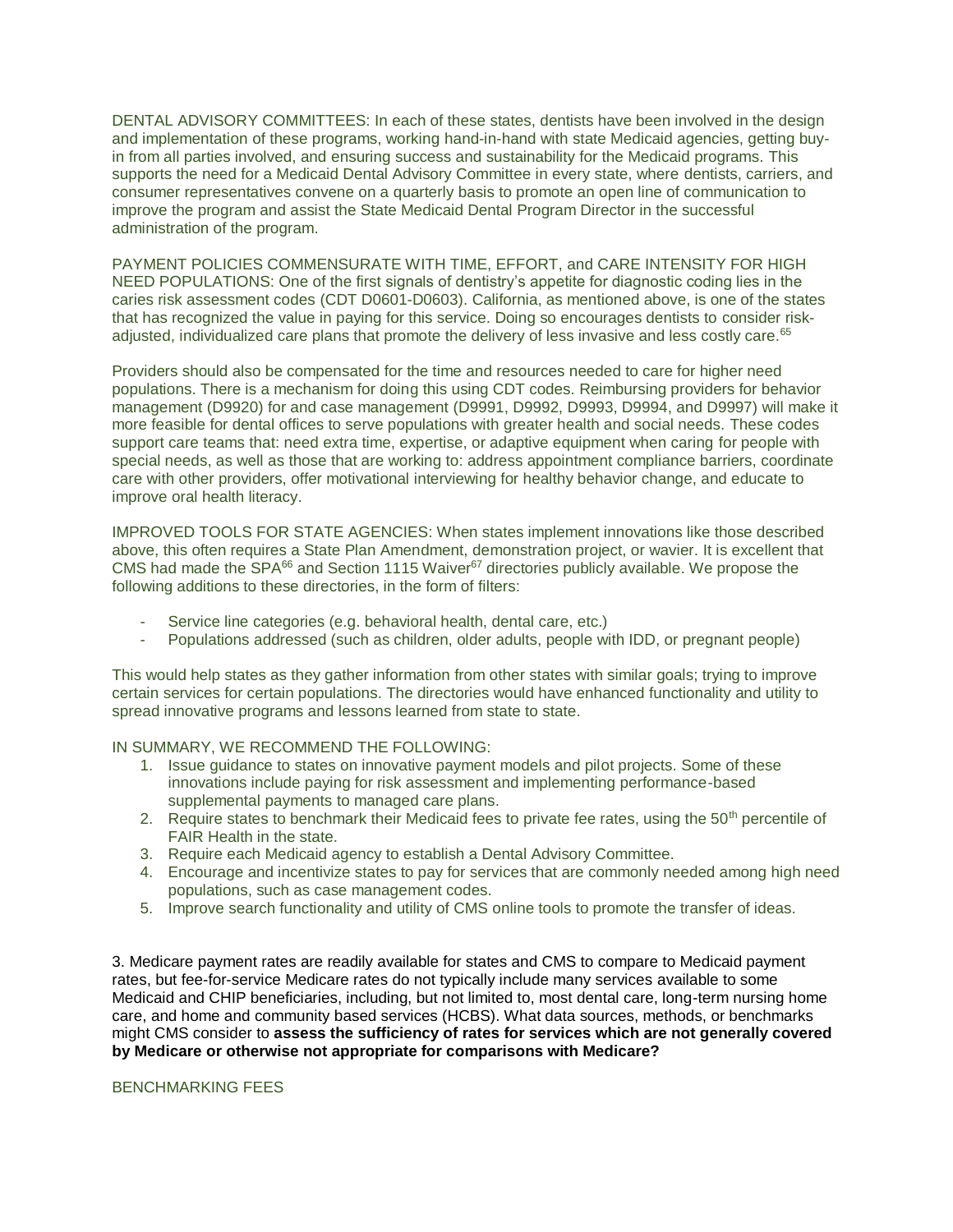The ADA Health Policy Institute has analyzed Medicaid fees as a percentage of the private reimbursement rates in each state. In 2020, HPI found that Medicaid reimbursement rates were 61.4% of private insurance reimbursement rates for child dental services on average in the U.S., as compared to 53.3% of private reimbursement rates for adult dental services.<sup>68</sup>

We recommend employing a similar methodology and using private insurance reimbursement rates – specifically, the 50<sup>th</sup> percentile of dentist charges in the state as tabulated by FAIR Health – as an appropriate benchmark.

# PROBLEMATIC MEDICARE PAYMENT RATES REDUCING ACCESS TO DENTAL SERVICES IN OPERATING ROOMS

There are certain traditionally underserved populations that often rely on dental care delivered in operating room settings due to the complexity of their medical condition, extensive dental needs, and/or behavioral challenges. These include young children with severe early childhood caries, children with special health care needs, and adults with intellectual and developmental needs. There has been a major decrease in operating room access for dental procedures,<sup>69</sup> with wait times often being six months or more. This is largely due to the lack of a sustainable billing mechanism for dental surgical services in Medicaid and Medicare, as the facility fees do not account for the anesthesia, equipment, additional staffing, medication, recovery services, medical emergency expertise, and infection control that is required in operating rooms. As such, we urge CMS to establish a new viable facility billing code (HCPCS Level II) for dental rehabilitation surgery. This change in Medicare policy would positively impact the Medicaid programs serving children and adults with disabilities.

#### IN SUMMARY, WE RECOMMEND:

- 1. Require states to use private insurance reimbursement rates specifically, the  $50<sup>th</sup>$  percentile of dentist charges in the state as tabulated by FAIR Health – as an appropriate benchmark for fees.
- 2. Establish a new viable facility billing code (HCPCS Level II) for dental rehabilitation surgery in Medicare, as this would increase access to dental care in operating room settings for Medicaid populations with significant needs, such as children with early childhood caries and adults with disabilities with extensive dental needs.

4. Some research suggests that, in addition to payment levels, administrative burdens that affect payment, such as claims denials and provider enrollment/credentialing, can discourage provider acceptance of Medicaid beneficiaries.[\[6\]](https://cmsmedicaidaccessrfi.gov1.qualtrics.com/jfe/form/SV_6EYj9eLS9b74Npk#_ftn1) What actions could CMS take to encourage states to **reduce unnecessary administrative burdens that discourage provider participation in Medicaid and CHIP** while balancing the need for program integrity? Which actions would you prioritize first? Are there lessons that CMS and states can learn from changes in provider enrollment processes stemming from the COVID-19 Public Health Emergency?

[\[6\]](https://cmsmedicaidaccessrfi.gov1.qualtrics.com/jfe/form/SV_6EYj9eLS9b74Npk#_ftnref1) Dunn, B, et al. "A denial a day keeps the doctor away." National Bureau of Economic Research. Available at <https://www.nber.org/papers/w29010>

Dentists who are reluctant to enroll in Medicaid or treat Medicaid patients have cited many concerns with the programs that dissuade their participation: low reimbursement rates; administrative burdens (credentialing processes, verifying eligibility, submission of prior authorization); compliance concerns; noshow rates; lack of clarity regarding benefits packages; unclear or infrequent communication from Medicaid or contractor about policy changes; fear of auditing; transportation barriers faced by patients; and language and cultural barriers.

Many of these burdens are perceived as – or actually are – hurdles that interfere with and time that delays the patient's access to and receipt of care.

To help address some of the common administrative concerns, the ADA developed a template for state Medicaid agencies that are working with third-party administrators and/or managed care plans to design dental programs that are not overly burdensome on the provider. This resource – *Medicaid: Considerations When Working with States to Develop an Effective RFP/Dental Contract –* is publicly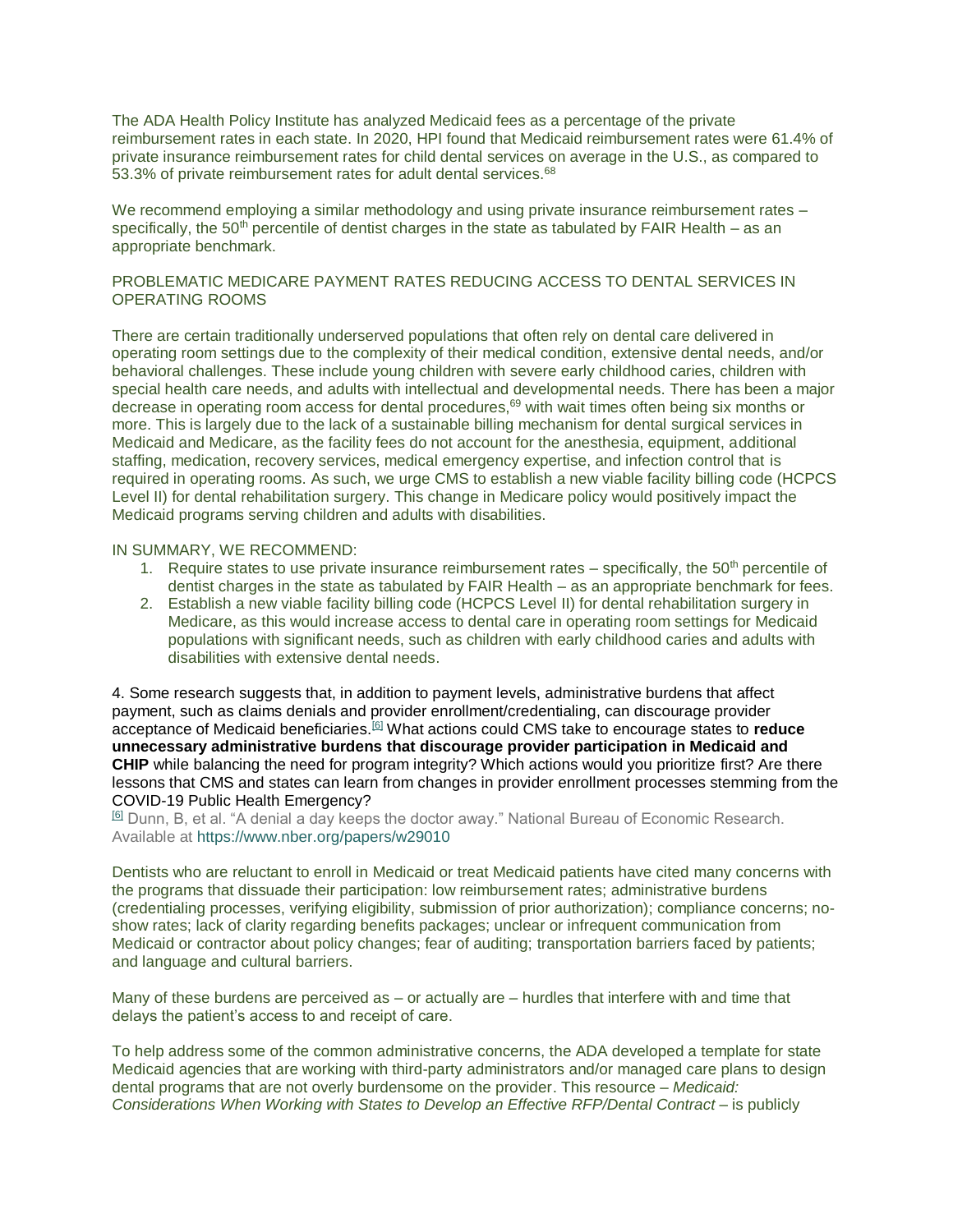available at [https://www.ada.org/-/media/project/ada-organization/ada/ada](https://www.ada.org/-/media/project/ada-organization/ada/ada-org/files/resources/research/hpi/medicaid-rfp-dental-contract.pdf)[org/files/resources/research/hpi/medicaid-rfp-dental-contract.pdf.](https://www.ada.org/-/media/project/ada-organization/ada/ada-org/files/resources/research/hpi/medicaid-rfp-dental-contract.pdf) The ADA has also developed "best practices" to support states in creating a Medicaid managed care program environment that is providerfriendly.

As publicly-funded programs, state Medicaid agencies should have the capability of assessing and publicly reporting basic metrics related to the administration of their programs. We recommend that CMS require state Medicaid agencies to measure the following. These should be part of required reporting and ideally built into T-MSIS. Initial years of measurement will serve as the state's benchmark for future years, when incentives and rewards could be built into programs. CMS should support states with clear guidance on administrative reporting. CMS could develop a Data Sharing Toolkit – as was recently done for Child Welfare Agencies<sup>70</sup> – that describes the data elements necessary and requirements for reporting.

### CREDENTIALING

- Average number of days from application receipt to credentialing application approval
- Total providers credentialed
- Initial applications: total # received, % approved, % denied
- Re-credentials: # approved, # denied
- Terminations: # voluntary, # involuntary

# CLAIMS ADMINISTRATION

- # of claims received
- % of claims: fully approved, partially approved, appealed, denied
- % of claims processed within 30 days
- Payment accuracy

# PROVIDER SATISFACTION: Semi-annual survey of network dentists.

% of network dentists satisfied/very satisfied with:

- Billing inquiry assistance
- Appeals/grievance system
- Prompt payment (i.e., claims processed within 30 days)
- Dentist handbook and notification of changes
- EOB communications

Further, we believe CMS should recommend the following to states:

#### PROFESSIONAL EXPERTISE, INPUT, AND BUY-IN FROM INCEPTION TO EVALUATION:

- Establish a Medicaid Dental Advisory Committee. Every state Medicaid agency should appoint and use an advisory committee that brings together the dentists, carriers, and consumer representatives. There should be quarterly meetings, at minimum, to promote an open line of communication to improve the program.
- Issue a request for information (RFI) prior to any new or renewed contract opportunity to gather input from all stakeholders in the state, including patient/consumer organizations and providers/dentists. (The RFI should serve as a "needs assessment," informing state agencies on the elements that are necessary for a successful program.)
- Licensed dentists should lead administrative teams on utilization review and similar activities.
- Licensed dentists, as a third-party, should be consulted and involved in auditing processes. Auditors should undergo standardized training to reduce variability and unpredictability in the evaluation of providers against program integrity principles. This would promote the objective review of providers in auditing practices. Punitive auditing practices have resulted in amplified fears of participating in Medicaid, exacerbating low provider participation. When the diagnosis, treatment, and billing are within reasonable limits of the Medicaid policies and clinically sound, dentists should not face financial penalties. Auditing practices must be fair and reasonable.

#### CREDENTIALING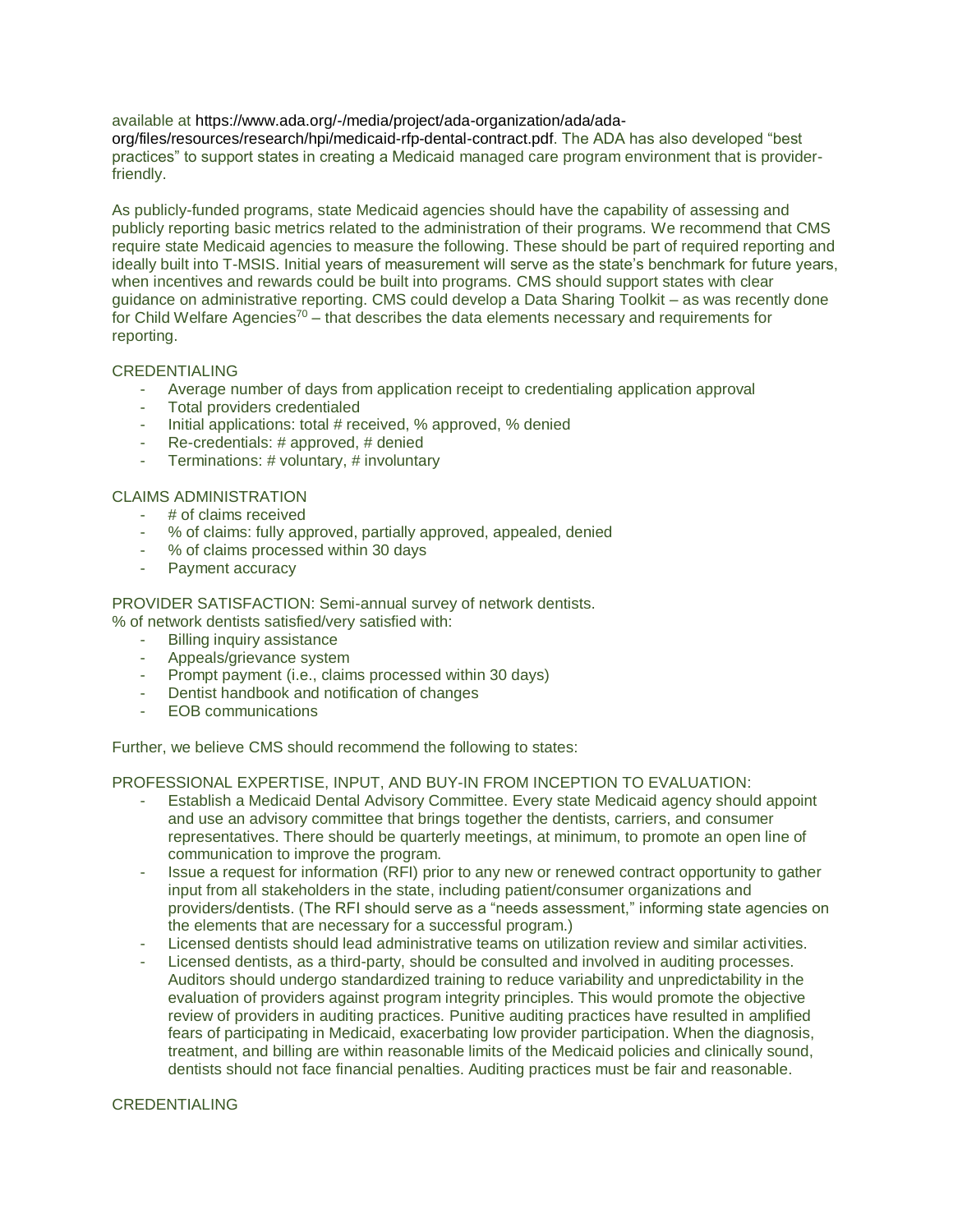A state-supported common credentialing entity (e.g. CAQH ProView) that provides a uniform credentialing application that meets all state-specific needs to be used across all contractors should be considered.

(Note: OTAG invited staff from the ADA and TennCare, the Tennessee Medicaid program, to a November 2021 meeting to discuss how the relationship with CAQH, an endorsed partner that offers online centralized credentialing repository that streamlines processes across carriers and plans, including Medicaid MCOs and contractors. We highly encourage CMS to incentivize state agencies to pursue CAQH ProView as the universal credentialing tool for all Medicaid provider types, not just dentists. TennCare has had great success doing this, resulting in significant improvements in their Medicaid credentialing processes.)

- Process applications within 30 days of receipt of completed application
- When contracting arrangements are initiated (i.e. FFS to MC transition) or undergo a change (e.g. new MCOs established), streamline the re-credentialing with the new contractor – allow those providers previously enrolled to simply opt into the new program/plan
- Allow but do not require the participation of providers in as many plans as they are eligible; do not limit their participation to one plan/insurer.
- Additionally, we encourage CMS to work with NCQA to establish guidelines for provisional credentialing. Health care providers who want to serve the Medicaid population in their communities should not delayed in doing so due to administrative checkboxes. A 90-day provisional credentialed status should be issued following a cursory review (i.e. certification that a license has never been suspended or revoked). It should be a reasonable standard for credentialing bodies to process applications within 30 days, and penalties should be instated when a review process exceeds 90 days.

# COMMUNICATION:

- Proactive notification of any changes to the programs/plans must be communicated to network providers and beneficiaries at least 60 days in advance. This includes information related to fee schedules, covered service, claims processing, and other terms of the relationship.
- The provider manuals and dentist handbook should be readily available online from the Medicaid agency and/or contracted companies.

# IN SUMMARY, WE RECOMMEND THE FOLLOWING:

- 1. Require state Medicaid agencies to report the aforementioned measures that reflect provider experience with the program in these topics (specifics above): credentialing, claims administration, provider satisfaction.
- 2. Develop a Data Sharing Toolkit that clearly describes the data reporting requirements and all necessary components to assist states in implementing these new reporting requirements.
- 3. Require each Medicaid agency to establish a Dental Advisory Committee. This committee should offer input prior to the release of any new contracting opportunity. The Committee should also be involved in setting auditing policies and practices for the state.
- 4. Promote the use of a uniform credentialing application, such as CAQH ProView.
- 5. Require that states proactively communicate with their provider networks in advance of any programmatic, administrative, or fees changes.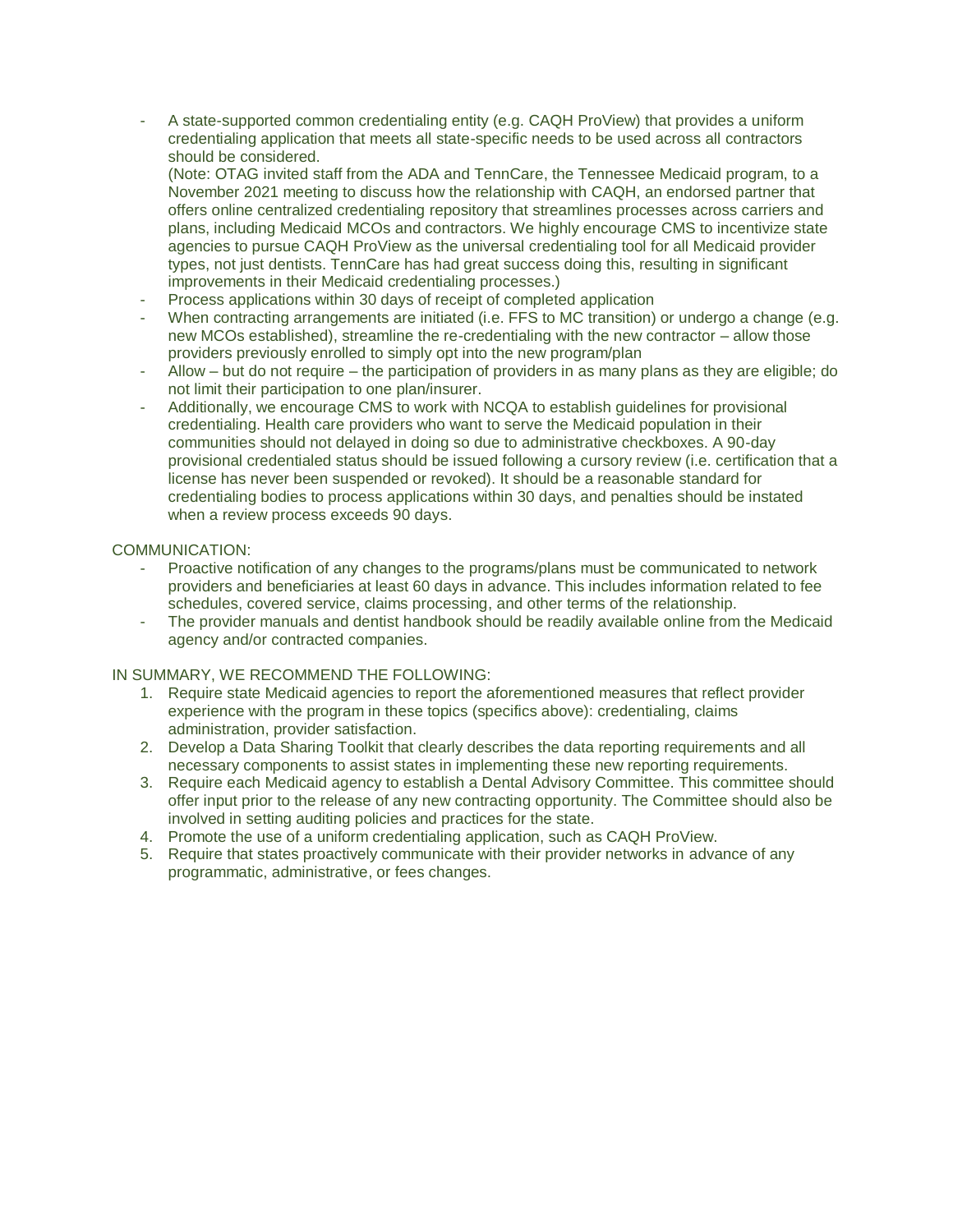### **Other Feedback**

Using **this text box**, please provide any additional feedback you have for this Request for Information that does not apply to one of the previous questions.

Answering the captcha is required to proceed.

The ADA is eager to partner with CMS to improve access to dental care for Medicaid beneficiaries. We have subject matter expertise in many of these topics, represented in the ADA Council on Dental Benefits Programs, Council on Advocacy for Access and Prevention, Council on Government Affairs, Council on Dental Practice, and the ADA Health Policy Institute.

As previously mentioned, the ADA developed a Medicaid managed care contracting toolkit. Its contents cover many of the aspects of program design and implementation of interest in this RFI, especially as they relate to "potential access," provider availability and accessibility as an element of access to health care services. This resource – *Medicaid: Considerations When Working with States to Develop an Effective RFP/Dental Contract –* is publicly available at [https://www.ada.org/-/media/project/ada](https://www.ada.org/-/media/project/ada-organization/ada/ada-org/files/resources/research/hpi/medicaid-rfp-dental-contract.pdf)[organization/ada/ada-org/files/resources/research/hpi/medicaid-rfp-dental-contract.pdf.](https://www.ada.org/-/media/project/ada-organization/ada/ada-org/files/resources/research/hpi/medicaid-rfp-dental-contract.pdf)The ADA would be pleased to work with CMS to review and refine some of these recommendations and considerations, and perhaps repackage under CMS title for greater use across states and greater reach to dentists. The ADA Health Policy Institute would also gladly offer any data or analysis to be repurposed or repackaged for CMS's purposes.

We applaud CMS for the thorough and proactive approach to reviewing current shortcomings in access to healthcare services for Medicaid beneficiaries. We thank you for the opportunity to provide feedback from the dental provider community and look forward to partnering with CMS to address these challenges to improve access to dental care and advance the oral health of the nation.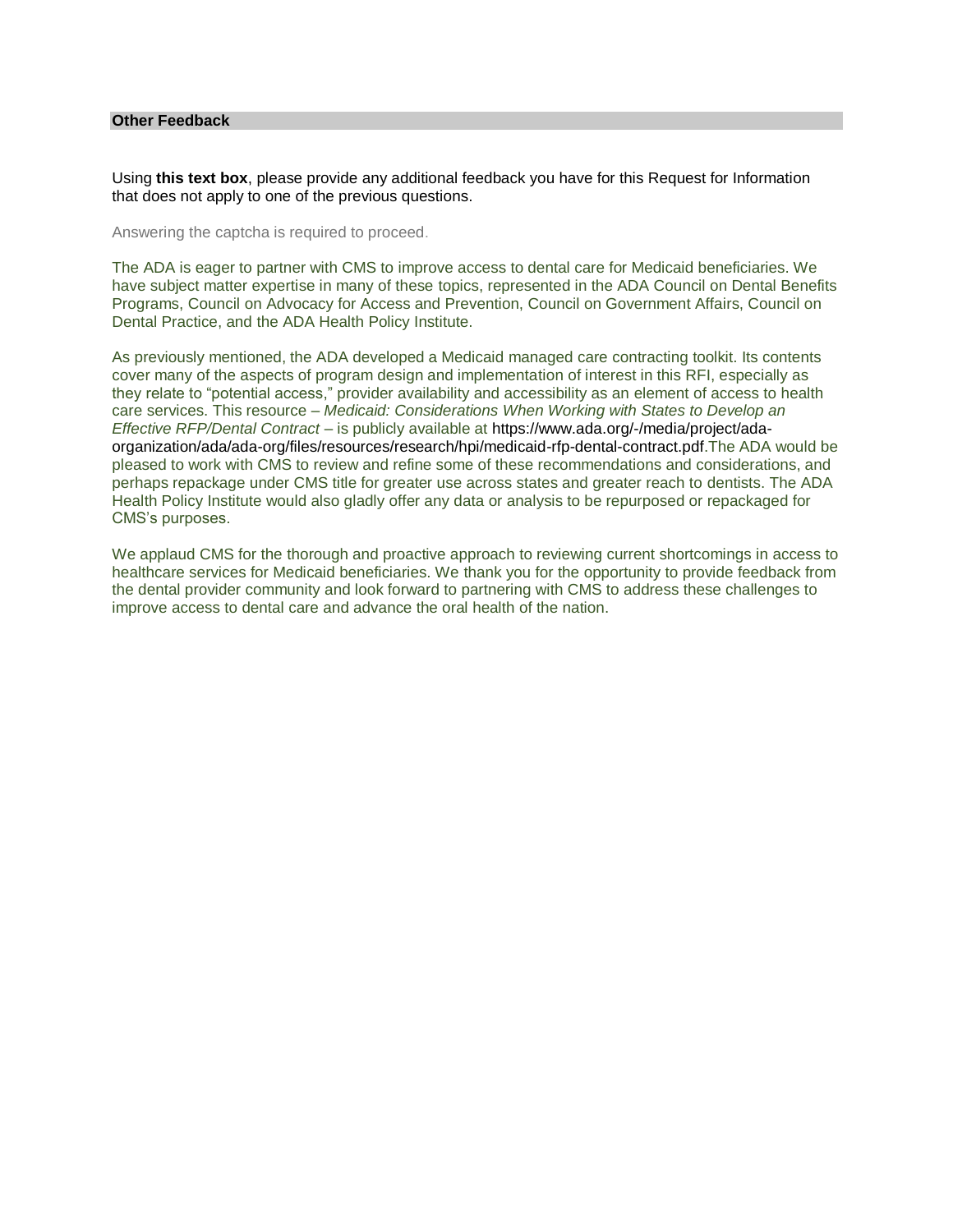**References** *(Note for reviewers: There are repeated references on this list. The references will be appended to each appropriate response item above in the CMS response form.)*

 $\overline{a}$ 

<sup>2</sup> Vujicic M, Buchmueller T, Klein R. Dental care presents the highest level of financial barriers, compared to other types of health care services. *Health Aff (Millwood)*. 2016;1;35(12): 2176-2182.

<sup>3</sup> American Dental Association. Oral health and well-being in the United States. Health Policy Institute Infographic. 2015. Available from: [https://www.ada.org/-/media/project/ada-organization/ada/ada](https://www.ada.org/-/media/project/ada-organization/ada/ada-org/files/resources/research/hpi/us-oral-health-well-being.pdf)[org/files/resources/research/hpi/us-oral-health-well-being.pdf.](https://www.ada.org/-/media/project/ada-organization/ada/ada-org/files/resources/research/hpi/us-oral-health-well-being.pdf) Accessed March 31, 2022.

<sup>4</sup> Vujicic M, Fosse C, Reusch C, Burroughs M. Making the case for adults in all state Medicaid programs. Health Policy Institute White Paper. American Dental Association in partnership with Community Catalyst and Families USA. July 2021. Available from [https://www.ada.org/-/media/project/ada-organization/ada/ada](https://www.ada.org/-/media/project/ada-organization/ada/ada-org/files/resources/research/hpi/whitepaper_0721.pdf)[org/files/resources/research/hpi/whitepaper\\_0721.pdf.](https://www.ada.org/-/media/project/ada-organization/ada/ada-org/files/resources/research/hpi/whitepaper_0721.pdf) Accessed March 31, 2022.

<sup>5</sup> Wehby GL, Lyu W, Shane D. Racial and ethnic disparities in dental services use declined after Medicaid adult dental coverage expansions. *Health Aff (Millwood)*. 2022;41(1):44-52.

<sup>6</sup> American Dental Association. Cost barriers to dental care among the U.S. population, by race and ethnicity. Health Policy Institute Infographic. April 2021. Available from: [https://www.ada.org/-/media/project/ada](https://www.ada.org/-/media/project/ada-organization/ada/ada-org/files/resources/research/hpi/hpigraphic_0421_3.pdf)[organization/ada/ada-org/files/resources/research/hpi/hpigraphic\\_0421\\_3.pdf.](https://www.ada.org/-/media/project/ada-organization/ada/ada-org/files/resources/research/hpi/hpigraphic_0421_3.pdf) Accessed March 31, 2022.

 $7$  Centers for Medicare & Medicaid Services. EPSDT – a guide for states: coverage in the Medicaid benefit for children and adolescents. U.S. Department of Health and Human Services. June 2014. Available from: [https://www.medicaid.gov/sites/default/files/2019-12/epsdt\\_coverage\\_guide.pdf.](https://www.medicaid.gov/sites/default/files/2019-12/epsdt_coverage_guide.pdf) Accessed March 31, 2022.

<sup>8</sup>Vujicic M, Fosse C, Reusch C, Burroughs M. Making the case for adults in all state Medicaid programs. Health Policy Institute White Paper. American Dental Association in partnership with Community Catalyst and Families USA. July 2021. Available from: [https://www.ada.org/-/media/project/ada-organization/ada/ada](https://www.ada.org/-/media/project/ada-organization/ada/ada-org/files/resources/research/hpi/whitepaper_0721.pdf)[org/files/resources/research/hpi/whitepaper\\_0721.pdf.](https://www.ada.org/-/media/project/ada-organization/ada/ada-org/files/resources/research/hpi/whitepaper_0721.pdf) Accessed March 31, 2022.

<sup>9</sup> National Academy for State Health Policy. State Medicaid coverage of dental services for general adult and pregnant populations. October 2021. Available from: [https://www.nashp.org/state-medicaid-coverage-of-dental](https://www.nashp.org/state-medicaid-coverage-of-dental-services-for-general-adult-and-pregnant-populations/)[services-for-general-adult-and-pregnant-populations/.](https://www.nashp.org/state-medicaid-coverage-of-dental-services-for-general-adult-and-pregnant-populations/) Accessed March 31, 2022.

<sup>10</sup> Medicaid.gov. Mandatory & optional Medicaid benefits. Centers for Medicare & Medicaid Services. U.S. Department of Health and Human Services. Available from:

[https://www.medicaid.gov/medicaid/benefits/mandatory-optional-medicaid-benefits/index.html.](https://www.medicaid.gov/medicaid/benefits/mandatory-optional-medicaid-benefits/index.html) Accessed March 31, 2022.

<sup>11</sup> Congress.gov. S.3166 – Medicaid Dental Benefit Act of 2021. 117<sup>th</sup> Congress (2021-2022). Available from: [https://www.congress.gov/bill/117th-congress/senate-bill/3166?](https://www.congress.gov/bill/117th-congress/senate-bill/3166). Accessed March 31, 2022.

<sup>12</sup> American Dental Association. Letter from the ADA to Senator Ben Cardin. November 22, 2021. Available from: [https://www.ada.org/-/media/project/ada-organization/ada/ada](https://www.ada.org/-/media/project/ada-organization/ada/ada-org/files/advocacy/211122_ada_cardinthankyouletter_medicaiddental_nosigs.pdf)[org/files/advocacy/211122\\_ada\\_cardinthankyouletter\\_medicaiddental\\_nosigs.pdf.](https://www.ada.org/-/media/project/ada-organization/ada/ada-org/files/advocacy/211122_ada_cardinthankyouletter_medicaiddental_nosigs.pdf) Accessed March 31, 2022.

<sup>13</sup> National Academy for State Health Policy. State Medicaid coverage of dental services for general adult and pregnant populations. October 2021. Available from: [https://www.nashp.org/state-medicaid-coverage-of-dental](https://www.nashp.org/state-medicaid-coverage-of-dental-services-for-general-adult-and-pregnant-populations/)[services-for-general-adult-and-pregnant-populations/.](https://www.nashp.org/state-medicaid-coverage-of-dental-services-for-general-adult-and-pregnant-populations/) Accessed March 31, 2022.

 $1$  Agency for Healthcare Research and Quality. 2021 national healthcare quality and disparities report. December 2021. AHRQ Pub. No. 21(22)-0054-EF. Available from:

[https://www.ahrq.gov/sites/default/files/wysiwyg/research/findings/nhqrdr/2021qdr.pdf.](https://www.ahrq.gov/sites/default/files/wysiwyg/research/findings/nhqrdr/2021qdr.pdf) Accessed March 31, 2022.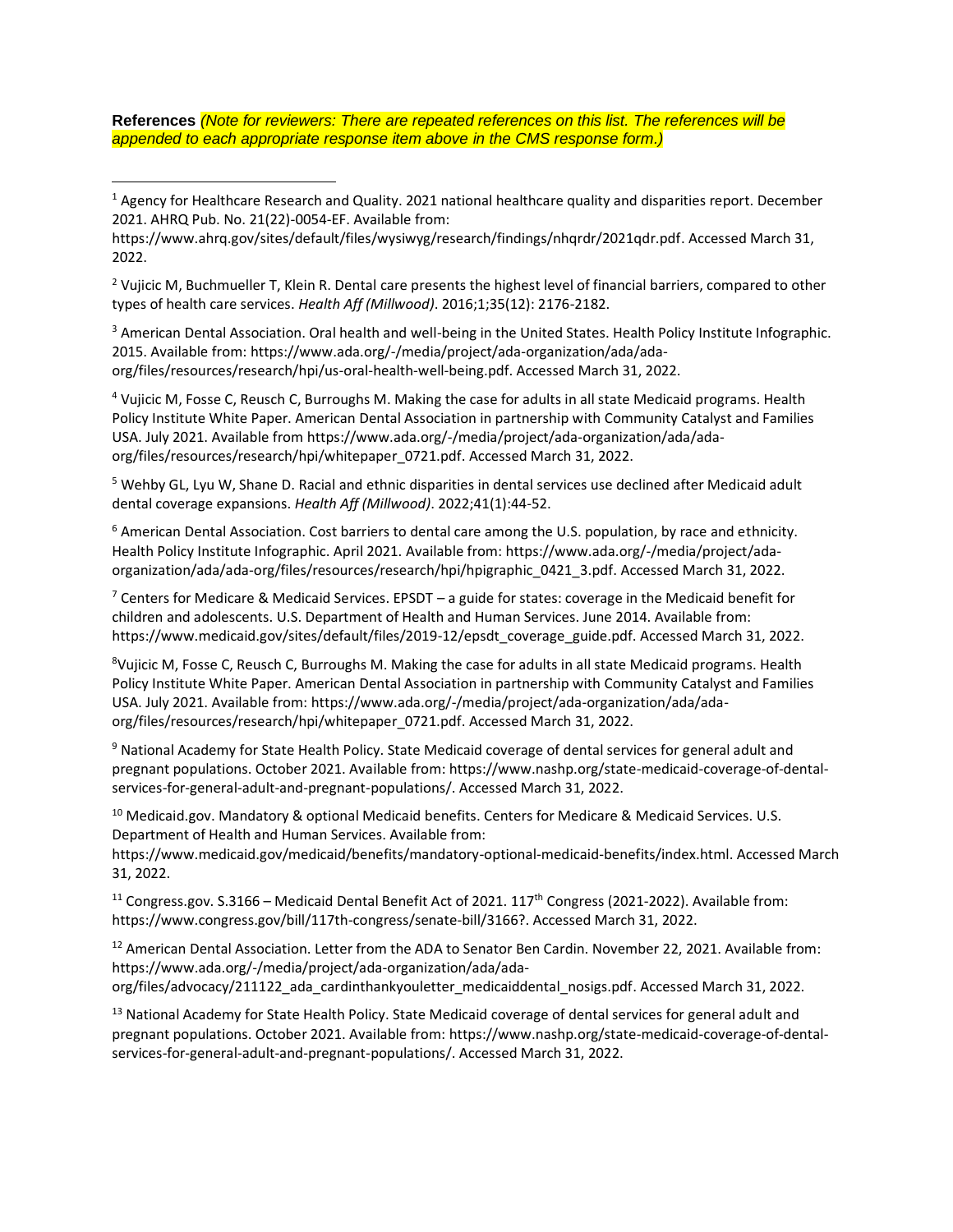<sup>14</sup> Garvin J. ADA supports legislation expanding Medicaid oral health coverage for former foster youth. *ADA News*. May 2021. Available from: [https://www.ada.org/publications/ada-news/2021/may/ada-supports-legislation](https://www.ada.org/publications/ada-news/2021/may/ada-supports-legislation-expanding-medicaid-oral-health-coverage-for-former-foster-youth)[expanding-medicaid-oral-health-coverage-for-former-foster-youth.](https://www.ada.org/publications/ada-news/2021/may/ada-supports-legislation-expanding-medicaid-oral-health-coverage-for-former-foster-youth) Accessed March 31, 2022.

<sup>15</sup> Congress.gov. S.560 – Oral Health for Moms Act.  $117<sup>th</sup>$  Congress (2021-2022). Available from: [https://www.congress.gov/bill/117th-congress/senate-bill/560#.](https://www.congress.gov/bill/117th-congress/senate-bill/560) Accessed March 31, 2022.

l

<sup>16</sup> Garvin J. ADA supports Oral Health for Moms Act. *ADA News*. April 2021. Available from: [https://www.ada.org/publications/ada-news/2021/april/ada-supports-oral-health-for-moms-act.](https://www.ada.org/publications/ada-news/2021/april/ada-supports-oral-health-for-moms-act) Accessed March 31, 2022.

<sup>17</sup> National Council on Disability. Medicaid oral health coverage for adults with intellectual & developmental disabilities – a fiscal analysis. March 9, 2022. Available from: [https://ncd.gov/sites/default/files/NCD\\_Medicaid\\_Report\\_508.pdf.](https://ncd.gov/sites/default/files/NCD_Medicaid_Report_508.pdf) Accessed March 31, 2022.

<sup>18</sup> American Academy of Pediatric Dentistry, American Dental Association and American Association of Oral and Maxillofacial Surgeons. Bridging health equity gaps for people with disabilities and chronic conditions. Statement for the Record to the House Ways and Means Committee, Subcommittee on Health. February 2022. Available from[: https://www.ada.org/-/media/project/ada-organization/ada/ada-org/files/advocacy/testimony-ways-and](https://www.ada.org/-/media/project/ada-organization/ada/ada-org/files/advocacy/testimony-ways-and-means-health-subcommittee-aapdadaaaoms_d0987507.pdf)[means-health-subcommittee-aapdadaaaoms\\_d0987507.pdf.](https://www.ada.org/-/media/project/ada-organization/ada/ada-org/files/advocacy/testimony-ways-and-means-health-subcommittee-aapdadaaaoms_d0987507.pdf) Accessed March 31, 2022.

<sup>19</sup> American Dental Association. Dental insurance reform: state legislation 2021. 2021. Available from: [https://www.ada.org/-/media/project/ada-organization/ada/ada-org/files/resources/practice/dental](https://www.ada.org/-/media/project/ada-organization/ada/ada-org/files/resources/practice/dental-insurance/ada_dental_insurance_reform_state_legislation_2021.pdf)[insurance/ada\\_dental\\_insurance\\_reform\\_state\\_legislation\\_2021.pdf.](https://www.ada.org/-/media/project/ada-organization/ada/ada-org/files/resources/practice/dental-insurance/ada_dental_insurance_reform_state_legislation_2021.pdf) Accessed March 31, 2022.

<sup>20</sup> Garvin J. Health Resources and Services Administration urged to improve methods for determining shortage areas. *ADA News*. September 2020. Available from: [https://www.ada.org/publications/ada](https://www.ada.org/publications/ada-news/2020/september/health-resources-and-services-administration-urged-to-improve-methods-for-determining-shortage-area)[news/2020/september/health-resources-and-services-administration-urged-to-improve-methods-for-determining](https://www.ada.org/publications/ada-news/2020/september/health-resources-and-services-administration-urged-to-improve-methods-for-determining-shortage-area)[shortage-area.](https://www.ada.org/publications/ada-news/2020/september/health-resources-and-services-administration-urged-to-improve-methods-for-determining-shortage-area) Accessed March 31, 2022.

<sup>21</sup> American Dental Association. Geographic access to dental care. Health Policy Institute. Available from: [https://www.ada.org/resources/research/health-policy-institute/coverage-access-outcomes/geographic-access](https://www.ada.org/resources/research/health-policy-institute/coverage-access-outcomes/geographic-access-to-dental-care)[to-dental-care.](https://www.ada.org/resources/research/health-policy-institute/coverage-access-outcomes/geographic-access-to-dental-care) Accessed March 31, 2022.

<sup>22</sup> American Dental Association. Dental quality measures. Dental Quality Alliance. Available from: [https://www.ada.org/resources/research/dental-quality-alliance/dqa-dental-quality-measures.](https://www.ada.org/resources/research/dental-quality-alliance/dqa-dental-quality-measures) Accessed March 31, 2022.

<sup>23</sup> American Dental Association. Oral health and well-being in the United States. Health Policy Institute Infographic. 2015. Available from: [https://www.ada.org/-/media/project/ada-organization/ada/ada](https://www.ada.org/-/media/project/ada-organization/ada/ada-org/files/resources/research/hpi/us-oral-health-well-being.pdf)[org/files/resources/research/hpi/us-oral-health-well-being.pdf.](https://www.ada.org/-/media/project/ada-organization/ada/ada-org/files/resources/research/hpi/us-oral-health-well-being.pdf) Accessed March 31, 2022.

<sup>24</sup> Vujicic M, Fosse C, Reusch C, Burroughs M. Making the case for adults in all state Medicaid programs. Health Policy Institute White Paper. American Dental Association in partnership with Community Catalyst and Families USA. July 2021. Available from [https://www.ada.org/-/media/project/ada-organization/ada/ada](https://www.ada.org/-/media/project/ada-organization/ada/ada-org/files/resources/research/hpi/whitepaper_0721.pdf)[org/files/resources/research/hpi/whitepaper\\_0721.pdf.](https://www.ada.org/-/media/project/ada-organization/ada/ada-org/files/resources/research/hpi/whitepaper_0721.pdf) Accessed March 31, 2022.

<sup>25</sup> Herndon J, Ojha D, Layman S, Colangelo E, Aravamudhan K. Oral Healthcare Quality Reports. Dental Quality Alliance State Profiles. American Dental Association in partnership with Key Analytics and Consulting. September 2021.

<sup>26</sup> Centers for Medicare & Medicaid Services. Letter from CMS to Minnesota Department of Human Services. April 2017. U.S. Department of Health and Human Services. Available from: https://www.mndental.org/files/Letterfrom-CMS-Director-Anne-Marie-Costello.pdf. Accessed March 31, 2022.

 $27$  Manski R, Rohde F, Ricks T. Trends in the number and percentage of the population with any dental or medical visits, 2003–2018. Statistical Brief #537. Agency for Healthcare Research and Quality. October 2021. Available from[: https://meps.ahrq.gov/data\\_files/publications/st537/stat537.pdf.](https://meps.ahrq.gov/data_files/publications/st537/stat537.pdf) Accessed March 31, 2022.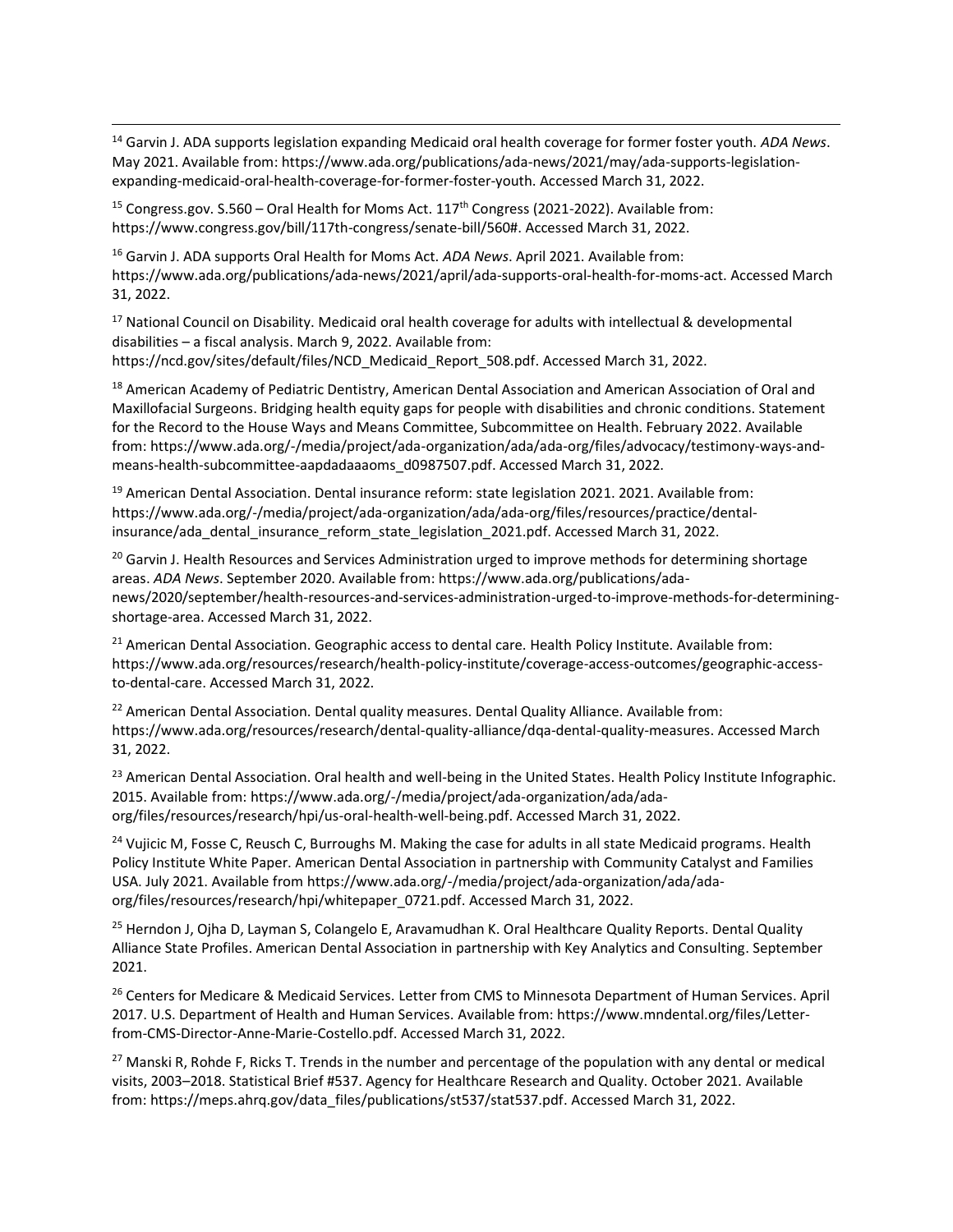<sup>28</sup> .American Dental Association. Community dental health coordinator. Available from: [https://www.ada.org/resources/community-initiatives/action-for-dental-health/community-dental-health](https://www.ada.org/resources/community-initiatives/action-for-dental-health/community-dental-health-coordinator)[coordinator.](https://www.ada.org/resources/community-initiatives/action-for-dental-health/community-dental-health-coordinator) Accessed March 31, 2022.

l

 $29$  American Dental Association. Emergency department visits for dental conditions – a snapshot. Health Policy Institute. April 2020. Available from: [https://www.ada.org/-/media/project/ada-organization/ada/ada](https://www.ada.org/-/media/project/ada-organization/ada/ada-org/files/resources/research/hpi/hpigraphic_0420_1.pdf)[org/files/resources/research/hpi/hpigraphic\\_0420\\_1.pdf.](https://www.ada.org/-/media/project/ada-organization/ada/ada-org/files/resources/research/hpi/hpigraphic_0420_1.pdf) Accessed March 31, 2022.

<sup>30</sup> Owens PL, Manski RJ, Weiss AJ. Emergency department visits involving dental conditions, 2018. HCUP Statistical Brief #280. Agency for Healthcare Research and Quality. August 2021. Available from[: https://hcup](https://hcup-us.ahrq.gov/reports/statbriefs/sb280-Dental-ED-Visits-2018.pdf)[us.ahrq.gov/reports/statbriefs/sb280-Dental-ED-Visits-2018.pdf.](https://hcup-us.ahrq.gov/reports/statbriefs/sb280-Dental-ED-Visits-2018.pdf) Accessed March 31, 2022.

<sup>31</sup> Centers for Medicare & Medicaid Services. Medicaid adult beneficiaries emergency department visits for nontraumatic dental conditions. U.S. Department of Health and Human Services. August 2021. Available from: [https://www.medicaid.gov/medicaid/benefits/downloads/adult-non-trauma-dental-ed-visits.pdf.](https://www.medicaid.gov/medicaid/benefits/downloads/adult-non-trauma-dental-ed-visits.pdf) Accessed March 31, 2022.

<sup>32</sup> New (2013) CODA Standards: Overview. American Dental Education Association Sections on Business and Financial Administration and Clinic Administration. 2013. Available from:

https://www.adea.org/uploadedFiles/ADEA/Content\_Conversion/events/past\_events/BFACA/2013\_BFACA/2013 [BFACA\\_HENDRICSON.pdf.](https://www.adea.org/uploadedFiles/ADEA/Content_Conversion/events/past_events/BFACA/2013_BFACA/2013_BFACA_HENDRICSON.pdf) Accessed March 31, 2022.

33 Think Cultural Health. Cultural Competency Program for Oral Health Professionals. Office of Minority Health. U.S. Department of Health and Human Services. Available from[: https://oralhealth.thinkculturalhealth.hhs.gov/.](https://oralhealth.thinkculturalhealth.hhs.gov/) Accessed March 31, 2022.

<sup>34</sup> Plemons H, Switzer-Nadasdi R, Nekkanti L, Casali RS. Community dental health coordinators: bringing healthy smiles to underserved older adults in Tennessee. *Case Reports in Dental Science*. 2021;2(1):22-29. Available from: [https://www.tridhascholars.org/pdfs/community-dental-health-coordinators-bringing-healthy-smiles-to](https://www.tridhascholars.org/pdfs/community-dental-health-coordinators-bringing-healthy-smiles-to-underserved-older-adults-in-tennessee-CRDS-02-1014.pdf)[underserved-older-adults-in-tennessee-CRDS-02-1014.pdf.](https://www.tridhascholars.org/pdfs/community-dental-health-coordinators-bringing-healthy-smiles-to-underserved-older-adults-in-tennessee-CRDS-02-1014.pdf) Accessed March 31, 2022.

<sup>35</sup> Mitchell SC, West CA, Lockwood SA. Community dental health coordinators' role in community-based pediatric dental education. *J Dent Educ*. 2021;85(7):1217-1222.

<sup>36</sup> American Dental Association. Racial and ethnic mix of the dentist workforce in the U.S. Health Policy Institute Infographic. April 2021. Available from: [https://www.ada.org/-/media/project/ada-organization/ada/ada](https://www.ada.org/-/media/project/ada-organization/ada/ada-org/files/resources/research/hpi/hpigraphic_0421_1.pdf)[org/files/resources/research/hpi/hpigraphic\\_0421\\_1.pdf.](https://www.ada.org/-/media/project/ada-organization/ada/ada-org/files/resources/research/hpi/hpigraphic_0421_1.pdf) Accessed March 31, 2022.

<sup>37</sup> Mertz EA, Wides CD, Kottek AM, Calvo JM, Gates PE. Underrepresented minority dentists: quantifying their numbers and characterizing the communities they serve. *Health Aff (Millwood)*. 2016;35(12):2190-2199.

<sup>38</sup> University of the Pacific School of Dentistry. From pilot to systems change: integrating the virtual dental home into California's system of oral health care for children. The Children's Partnership and the Pacific Center for Special Care. 2019. Available from: [https://lms.dentalmedicine.cnsu.edu/VDH/TCP-VDH\\_From-Pilot-to-Systems-](https://lms.dentalmedicine.cnsu.edu/VDH/TCP-VDH_From-Pilot-to-Systems-Change_2019.pdf?_ga=2.29383551.1159822214.1647413053-358028029.1647413053)[Change\\_2019.pdf?\\_ga=2.29383551.1159822214.1647413053-358028029.1647413053.](https://lms.dentalmedicine.cnsu.edu/VDH/TCP-VDH_From-Pilot-to-Systems-Change_2019.pdf?_ga=2.29383551.1159822214.1647413053-358028029.1647413053) Accessed March 31, 2022.

<sup>39</sup> SMILES Dental Project. Caring for Colorado Foundation. Available from: [https://smilesdentalproject.org/.](https://smilesdentalproject.org/) Accessed March 31, 2022.

<sup>40</sup> American Dental Association. Economic Impact of COVID-19 on the dental care sector. Week of April 20, 2020. Health Policy Institute. Available from:

[https://surveys.ada.org/reports/RC/public/YWRhc3VydmV5cy01ZTlkYjFlMTRlZDkxOTAwMTU4NTU4ZmItVVJfNWlJ](https://surveys.ada.org/reports/RC/public/YWRhc3VydmV5cy01ZTlkYjFlMTRlZDkxOTAwMTU4NTU4ZmItVVJfNWlJWDFFU01IdmNDUlVO) [WDFFU01IdmNDUlVO.](https://surveys.ada.org/reports/RC/public/YWRhc3VydmV5cy01ZTlkYjFlMTRlZDkxOTAwMTU4NTU4ZmItVVJfNWlJWDFFU01IdmNDUlVO) Accessed March 31, 2022.

<sup>41</sup> American Dental Association. Economic Impact of COVID-19 on the dental care sector. Week of July 13, 2020. Health Policy Institute. Available from: [https://www.ada.org/-/media/project/ada-organization/ada/ada](https://www.ada.org/-/media/project/ada-organization/ada/ada-org/files/resources/research/hpi/hpi_covid_webinar_july_2020_2.pdf?rev=3e60829befd640a0be7a7da95b72d3db&hash=1959A243BD65DFA2442F9E2450A11BCE)[org/files/resources/research/hpi/hpi\\_covid\\_webinar\\_july\\_2020\\_2.pdf?rev=3e60829befd640a0be7a7da95b72d3d](https://www.ada.org/-/media/project/ada-organization/ada/ada-org/files/resources/research/hpi/hpi_covid_webinar_july_2020_2.pdf?rev=3e60829befd640a0be7a7da95b72d3db&hash=1959A243BD65DFA2442F9E2450A11BCE) [b&hash=1959A243BD65DFA2442F9E2450A11BCE.](https://www.ada.org/-/media/project/ada-organization/ada/ada-org/files/resources/research/hpi/hpi_covid_webinar_july_2020_2.pdf?rev=3e60829befd640a0be7a7da95b72d3db&hash=1959A243BD65DFA2442F9E2450A11BCE) Accessed March 31, 2022.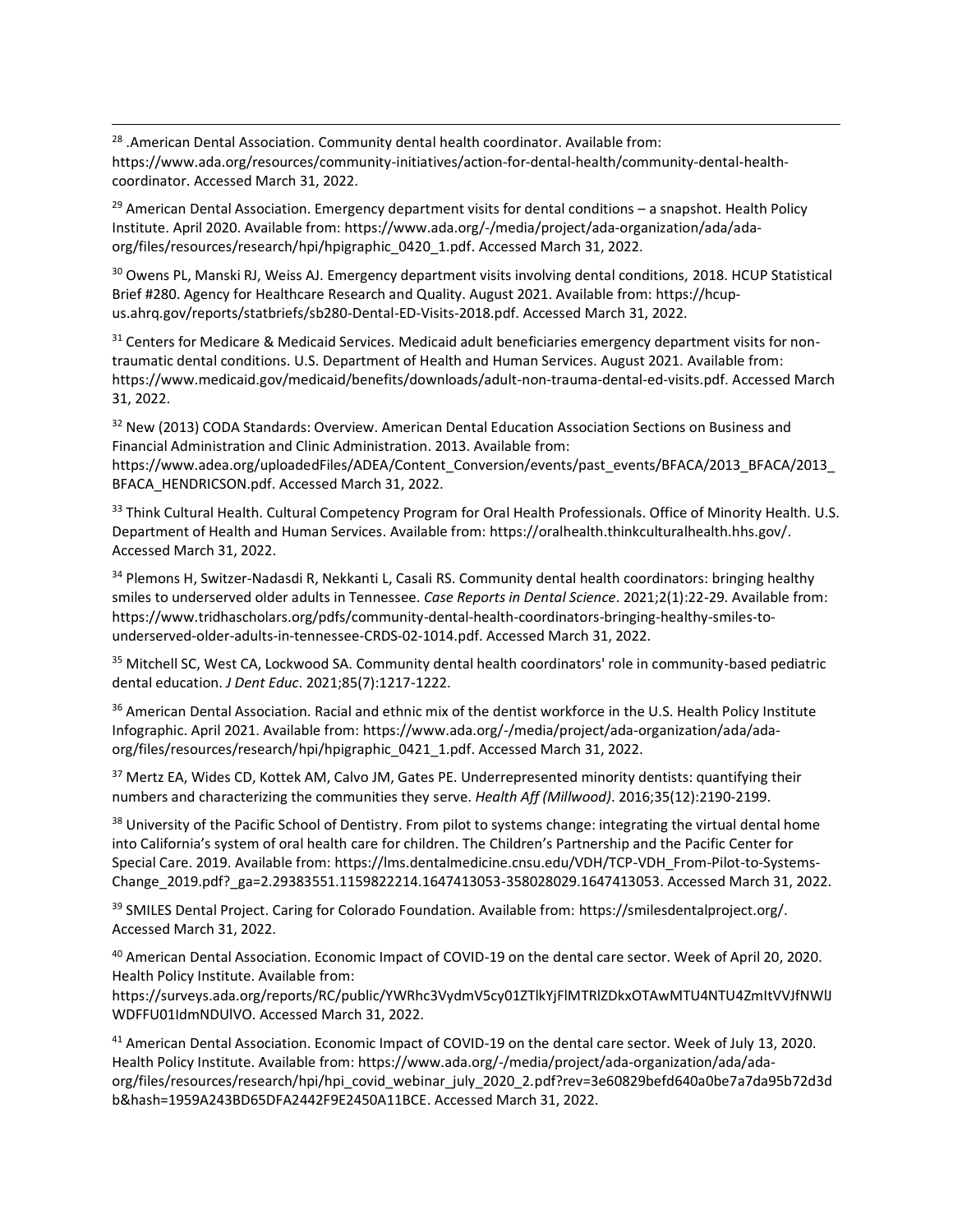<sup>42</sup> American Dental Association. Economic Impact of COVID-19 on the dental care sector. Week of February 15, 2021. Health Policy Institute. Available from: [https://www.ada.org/-/media/project/ada-organization/ada/ada](https://www.ada.org/-/media/project/ada-organization/ada/ada-org/files/resources/research/hpi/hpi_covid_webinar_feb_2021_1.pdf?rev=5f42c5404d2a427b9deb2ab90953c2db&hash=6FF44869350D39E9A6AE400D09D3E158)[org/files/resources/research/hpi/hpi\\_covid\\_webinar\\_feb\\_2021\\_1.pdf?rev=5f42c5404d2a427b9deb2ab90953c2db](https://www.ada.org/-/media/project/ada-organization/ada/ada-org/files/resources/research/hpi/hpi_covid_webinar_feb_2021_1.pdf?rev=5f42c5404d2a427b9deb2ab90953c2db&hash=6FF44869350D39E9A6AE400D09D3E158) [&hash=6FF44869350D39E9A6AE400D09D3E158.](https://www.ada.org/-/media/project/ada-organization/ada/ada-org/files/resources/research/hpi/hpi_covid_webinar_feb_2021_1.pdf?rev=5f42c5404d2a427b9deb2ab90953c2db&hash=6FF44869350D39E9A6AE400D09D3E158) Accessed March 31, 2022.

<sup>43</sup> Coalition for Modernizing Dental Licensure. Available from: [https://www.dentallicensure.org/en.](https://www.dentallicensure.org/en) Accessed March 31, 2022.

l

<sup>44</sup> Medicaid and CHIP Payment and Access Commission. Access in Brief: Experiences in Accessing Medical Care by Race and Ethnicity. Issue Brief. February 2022. Available from: [https://www.macpac.gov/wp](https://www.macpac.gov/wp-content/uploads/2022/02/MACPAC-Access-in-Brief_Race-and-Ethnicity-Feb-2022.pdf)[content/uploads/2022/02/MACPAC-Access-in-Brief\\_Race-and-Ethnicity-Feb-2022.pdf.](https://www.macpac.gov/wp-content/uploads/2022/02/MACPAC-Access-in-Brief_Race-and-Ethnicity-Feb-2022.pdf) Accessed March 31, 2022.

<sup>45</sup> American Dental Association. Dental quality measures. Dental Quality Alliance. Available from: [https://www.ada.org/resources/research/dental-quality-alliance/dqa-dental-quality-measures.](https://www.ada.org/resources/research/dental-quality-alliance/dqa-dental-quality-measures) Accessed March 31, 2022.

<sup>46</sup> American Dental Association. DQA improvement initiatives. Dental Quality Alliance. Available from: [https://www.ada.org/resources/research/dental-quality-alliance/dqa-improvement-initiatives.](https://www.ada.org/resources/research/dental-quality-alliance/dqa-improvement-initiatives) Accessed March 31, 2022.

<sup>47</sup> Agency for Healthcare Research and Quality. CAHPS Dental Plan Survey. U.S. Department of Health and Human Services. Available from: [https://www.ahrq.gov/cahps/surveys-guidance/dental/index.html.](https://www.ahrq.gov/cahps/surveys-guidance/dental/index.html) Accessed March 31, 2022.

48 Naik A, John MT, Kohli N, Self K, Flynn P. Validation of the English-language version of 5-item Oral Health Impact Profile*. J Prosthodont Res*. 2016;60(2):85-91.

 $49$  Nasseh K, Bowblis JR. The effect on dental care utilization from transitioning pediatric Medicaid beneficiaries to managed care. *Health Econ*. 2022;1-26. doi: 10.1002/hec.4496.

<sup>50</sup> Rosenbaum S, Wise PH. Crossing the Medicaid–private insurance divide: the case of EPSDT. *Health Aff (Millwood)*. 2007;26(2):382-393.

<sup>51</sup> American Dental Association. Oral health and well-being in the United States. Health Policy Institute. Available from[: https://www.ada.org/-/media/project/ada-organization/ada/ada-org/files/resources/research/hpi/us-oral](https://www.ada.org/-/media/project/ada-organization/ada/ada-org/files/resources/research/hpi/us-oral-health-well-being.pdf)[health-well-being.pdf.](https://www.ada.org/-/media/project/ada-organization/ada/ada-org/files/resources/research/hpi/us-oral-health-well-being.pdf) Accessed March 31, 2022.

<sup>52</sup> American Dental Association. Medicaid: considerations when working with states to develop an effective RFP/Dental Contract. American Dental Association. February 2021. Available from: [https://www.ada.org/-](https://www.ada.org/-/media/project/ada-organization/ada/ada-org/files/resources/research/hpi/medicaid-rfp-dental-contract.pdf) [/media/project/ada-organization/ada/ada-org/files/resources/research/hpi/medicaid-rfp-dental-contract.pdf.](https://www.ada.org/-/media/project/ada-organization/ada/ada-org/files/resources/research/hpi/medicaid-rfp-dental-contract.pdf) Accessed March 31, 2022.

<sup>53</sup> Vujicic M, Nasseh K, Fosse C. Dentist participation in Medicaid: how should it be measured? Does it matter? American Dental Association. Health Policy Institute Research Brief. October 2021. Available from: [https://www.ada.org/-/media/project/ada-organization/ada/ada](https://www.ada.org/-/media/project/ada-organization/ada/ada%20org/files/resources/research/hpi/hpibrief_1021_1.pdf)  [org/files/resources/research/hpi/hpibrief\\_1021\\_1.pdf?](https://www.ada.org/-/media/project/ada-organization/ada/ada%20org/files/resources/research/hpi/hpibrief_1021_1.pdf). Accessed March 31, 2022.

<sup>54</sup> American Dental Association. Medicaid fee-for-service (FFS) reimbursement and provider participation for dentists and physicians in every State. Health Policy Institute Infographic. April 2017. Available from: [https://www.ada.org/-/media/project/ada-organization/ada/ada](https://www.ada.org/-/media/project/ada-organization/ada/ada-org/files/resources/research/hpi/hpigraphic_0417_1)[org/files/resources/research/hpi/hpigraphic\\_0417\\_1.](https://www.ada.org/-/media/project/ada-organization/ada/ada-org/files/resources/research/hpi/hpigraphic_0417_1) Accessed March 31, 2022.

<sup>55</sup> Vujicic M, Nasseh K, Fosse C. Dentist participation in Medicaid: how should it be measured? Does it matter? American Dental Association. Health Policy Institute Research Brief. October 2021. Available from: [https://www.ada.org/-/media/project/ada-organization/ada/ada](https://www.ada.org/-/media/project/ada-organization/ada/ada%20org/files/resources/research/hpi/hpibrief_1021_1.pdf)  [org/files/resources/research/hpi/hpibrief\\_1021\\_1.pdf?](https://www.ada.org/-/media/project/ada-organization/ada/ada%20org/files/resources/research/hpi/hpibrief_1021_1.pdf). Accessed March 31, 2022.

<sup>56</sup> American Dental Association. Reimbursement rates for child and adult dental services in Medicaid by state. Health Policy Institute Infographic. October 2021. Available from: [https://www.ada.org/-/media/project/ada](https://www.ada.org/-/media/project/ada-organization/ada/ada-org/files/resources/research/hpi/hpigraphic_1021_1.pdf)[organization/ada/ada-org/files/resources/research/hpi/hpigraphic\\_1021\\_1.pdf.](https://www.ada.org/-/media/project/ada-organization/ada/ada-org/files/resources/research/hpi/hpigraphic_1021_1.pdf) Accessed March 31, 2022.